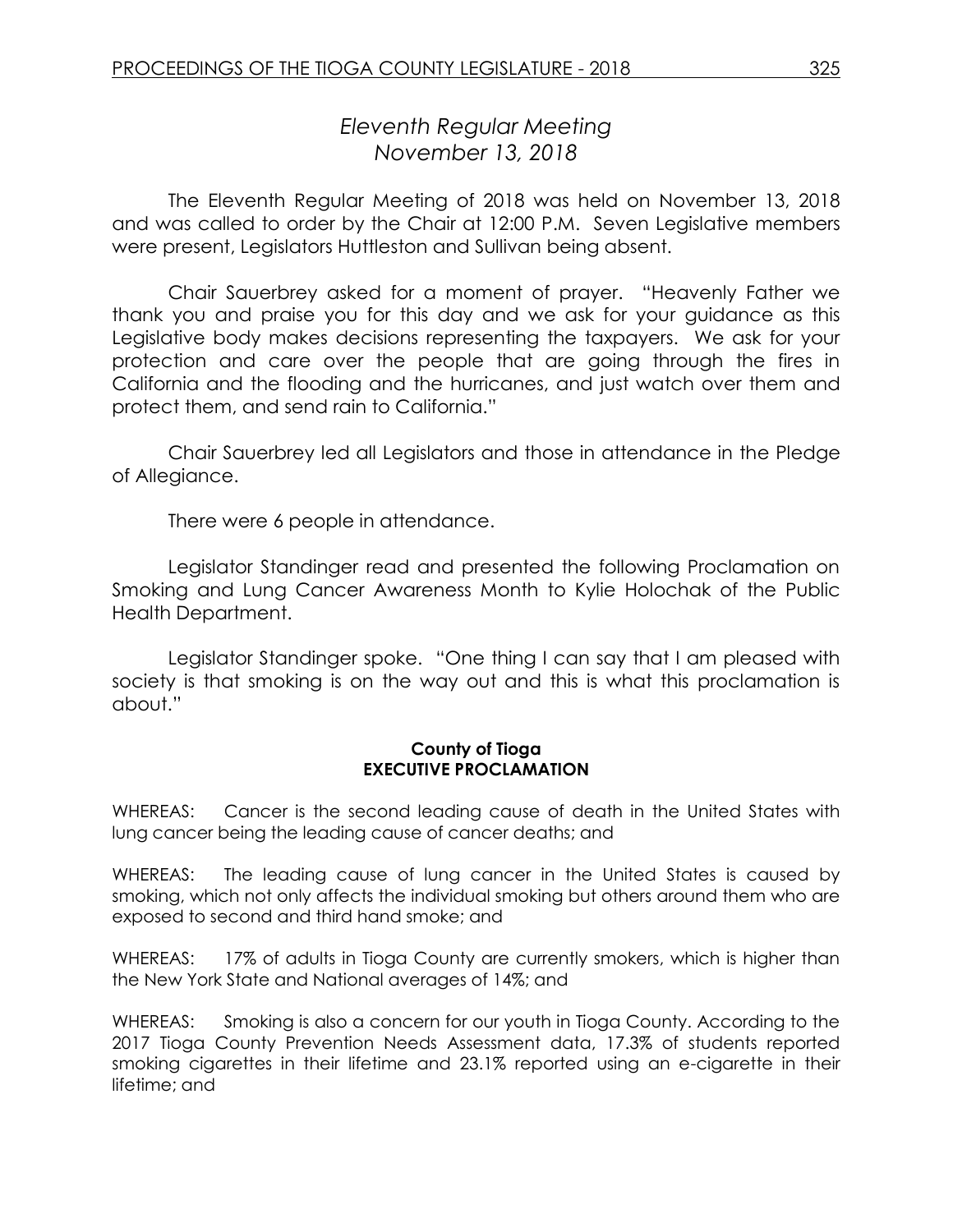WHEREAS: Continued education and outreach can be used to help decrease the number of youth who are smoking cigarettes and using e-cigarettes and to help decrease the percentage of adults who are current smokers, therefore

The TIOGA COUNTY LEGISLATURE, County of Tioga, does hereby proclaim and designate the month of November 2018 as:

#### **SMOKING AND LUNG CANCER AWARENESS MONTH**

and urges that all Tioga County residents who are current smokers learn about smoking cessation programs to help protect themselves and those around them and urges parents to educate their teens about the dangers of becoming addicted to tobacco.

Legislator Standinger spoke. "I remember when I was in the Army everybody smoked. They would yell smoke them if you got them and I know now that is not the case. It is a good thing. Cancer is a bad thing."

Kylie Holochak of the Public Health Department spoke. "Tioga County Public Health along with the Tioga County Allied and Substance Abuse Prevention Coalition and the team workgroup along with Tobacco Free are dedicated to continuing to support those who are trying to quit smoking. We also have a lot of efforts going around working with teens in our County as we are seeing an increase in those using e-cigarettes, JUUL and other products. We do know that it is an issue even within the schools, a lot of students are using during the school day. We will continue to educate and work with all parties to just try to lower those rates again. Again, thank you for your support."

Legislator Mullen spoke. "The reason this hit home is because November is lung cancer awareness month and my mother was diagnosed with lung cancer last November and died March 30 of this past year. My mother died of lung cancer. Her sister, her brother, her father, my wife's mother and father have both died of lung cancer and were all smokers. Having just gone through this in my family, we do a lot of Proclamations here, but lung cancer sucks and it takes a toll on the family. Anything we can do to keep the kids from even starting, the best way is do not let them pick up a cigarette including the e-cigarettes, and a lot of them are being fooled by that. I applaud you for your efforts and it really just hit home that it is this month and it was exactly a year ago that my mother was diagnosed and she passed away, and she had quit smoking for 25 years. It is not a fun thing to watch or to deal with. Thank you."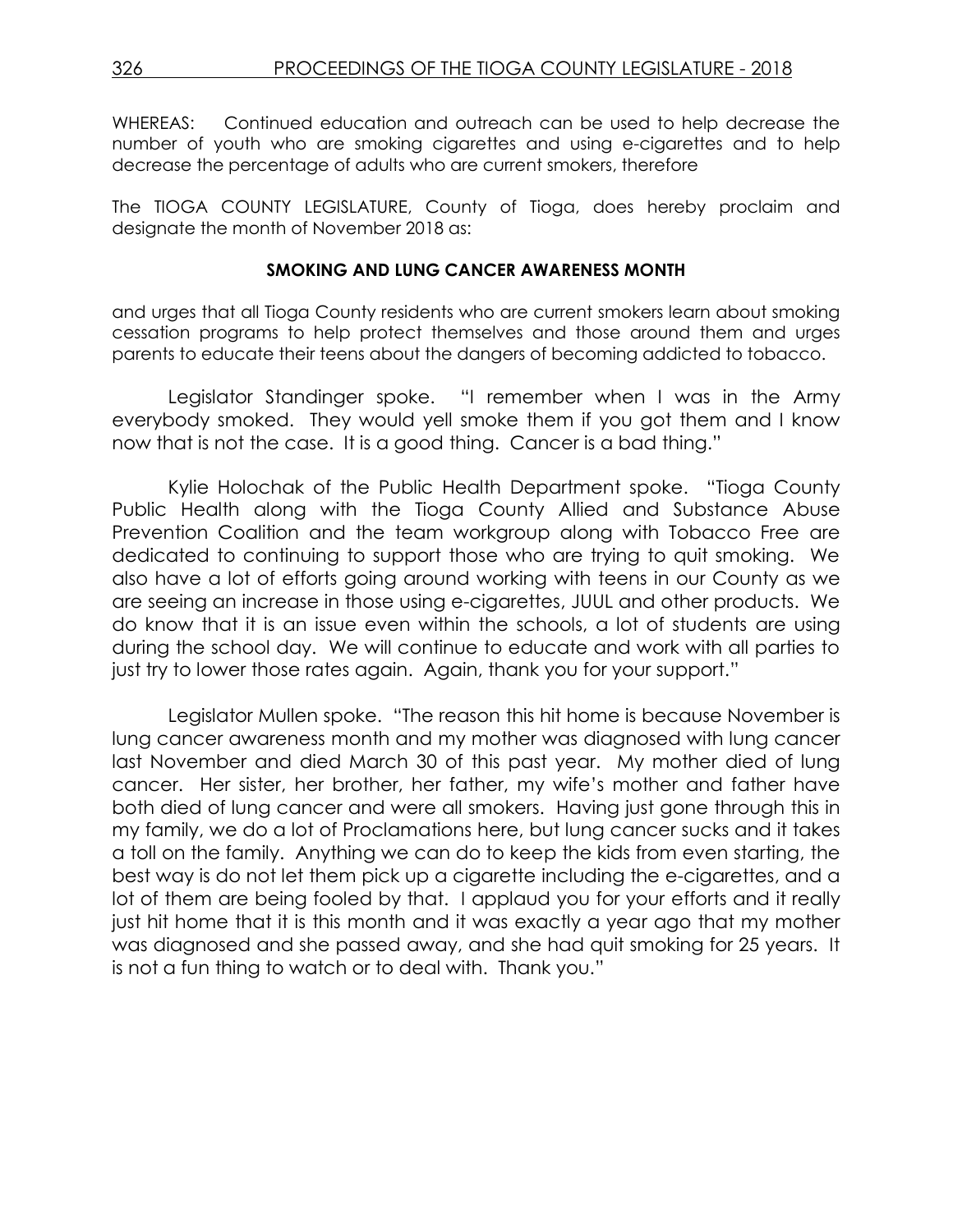Chair Sauerbrey noted the following Proclamation on Adoption Awareness Month.

## **PROCLAMATION**

This November marks the 28th annual National Adoption Month. November 17, 2018 is National Adoption Day. Our task is to find permanent homes for all our children. Tioga County has finalized three adoptions this year so far and has three pending for the remainder of 2018. Every child in America and Tioga County deserves a permanent, loving forever family and home; and

WHEREAS: Tioga County adoptive families serve as a source of love, identity, self-esteem and support for children freed for adoption in Tioga County; and

WHEREAS: Tioga County adoptive families provide a safe and stable home and a nurturing environment where children freed for adoption have the opportunity to live full and productive lives; and

WHEREAS: Accepting responsibility for the care of these children has proven to be very rewarding for many adoptive parents; and

WHEREAS: Numerous public and private agencies work to increase the public's awareness of the needs of children freed for adoption, and the enduring and valuable contribution of adoptive families; and

WHEREAS: It is appropriate to recognize all those in Tioga County who work together on the behalf of children freed for adoption; the adoptive families and the professional staff dedicated to ensuring these children become members of a stable and loving family; now therefore

THE TIOGA COUNTY LEGISLATURE does hereby Proclaim November as

## **ADOPTION AWARENESS MONTH**

in Tioga County and call upon all citizens, community agencies, religious organizations, medical facilities and businesses to increase their participation in our efforts to recognize adoptive families in Tioga County.

There was no Privilege of the Floor.

Legislator Monell made a motion to approve the minutes of October 16, 2018, seconded by Legislator Mullen, and carried with Legislators Huttleston and Sullivan being absent.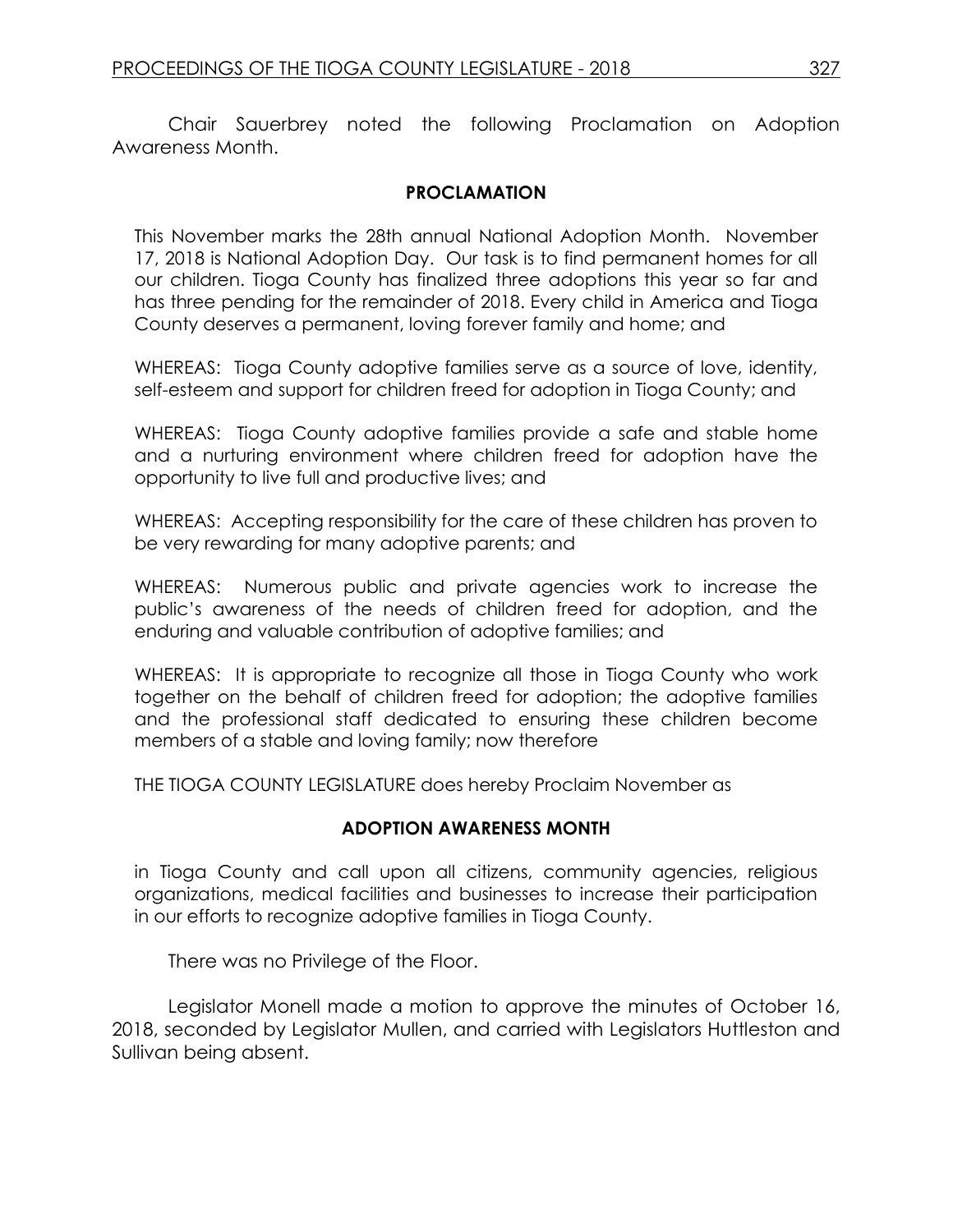Chair Sauerbrey stated that all Legislative Committees met this month and the minutes are or will be on file with the Clerk of the Legislature.

Legislator Monell moved for the adoption of the following resolution, seconded by Legislator Weston.

REFERRED TO: ADMINISTRATIVE SERVICES

RESOLUTION NO: 247-18 *MORTGAGE TAX DISTRIBUTION*

RESOLVED: That the mortgage tax report for the period April 1, 2018 to September 30, 2018 be and it hereby is accepted; further

RESOLVED: That the County Treasurer be authorized and directed to pay to the Supervisors of the several Towns and the Treasurers of the several Villages the amounts apportioned to them as follows:

| Barton (Town)           | \$17,592.25  |
|-------------------------|--------------|
| Berkshire (Town)        | 11,344.94    |
| Candor (Town)           | 23,183.64    |
| Candor (Village)        | 3,983.24     |
| Newark Valley (Town)    | 13,082.57    |
| Newark Valley (Village) | 3,825.89     |
| Nichols (Town)          | 6,512.45     |
| Nichols (Village)       | 1,297.65     |
| Owego (Town)            | 101,254.20   |
| Owego (Village)         | 10,003.67    |
| Richford (Town)         | 4,002.23     |
| Spencer (Town)          | 18,006.63    |
| Spencer (Village)       | 1,163.08     |
| Tioga (Town)            | 15,237.31    |
| Waverly (Village)       | 18,623.20    |
|                         | \$249,112.95 |

# ROLL CALL VOTE

Yes – Legislators Sauerbrey, Roberts, Standinger, Weston, Hollenbeck, Monell and Mullen.

No – None.

Absent – Legislators Huttleston and Sullivan.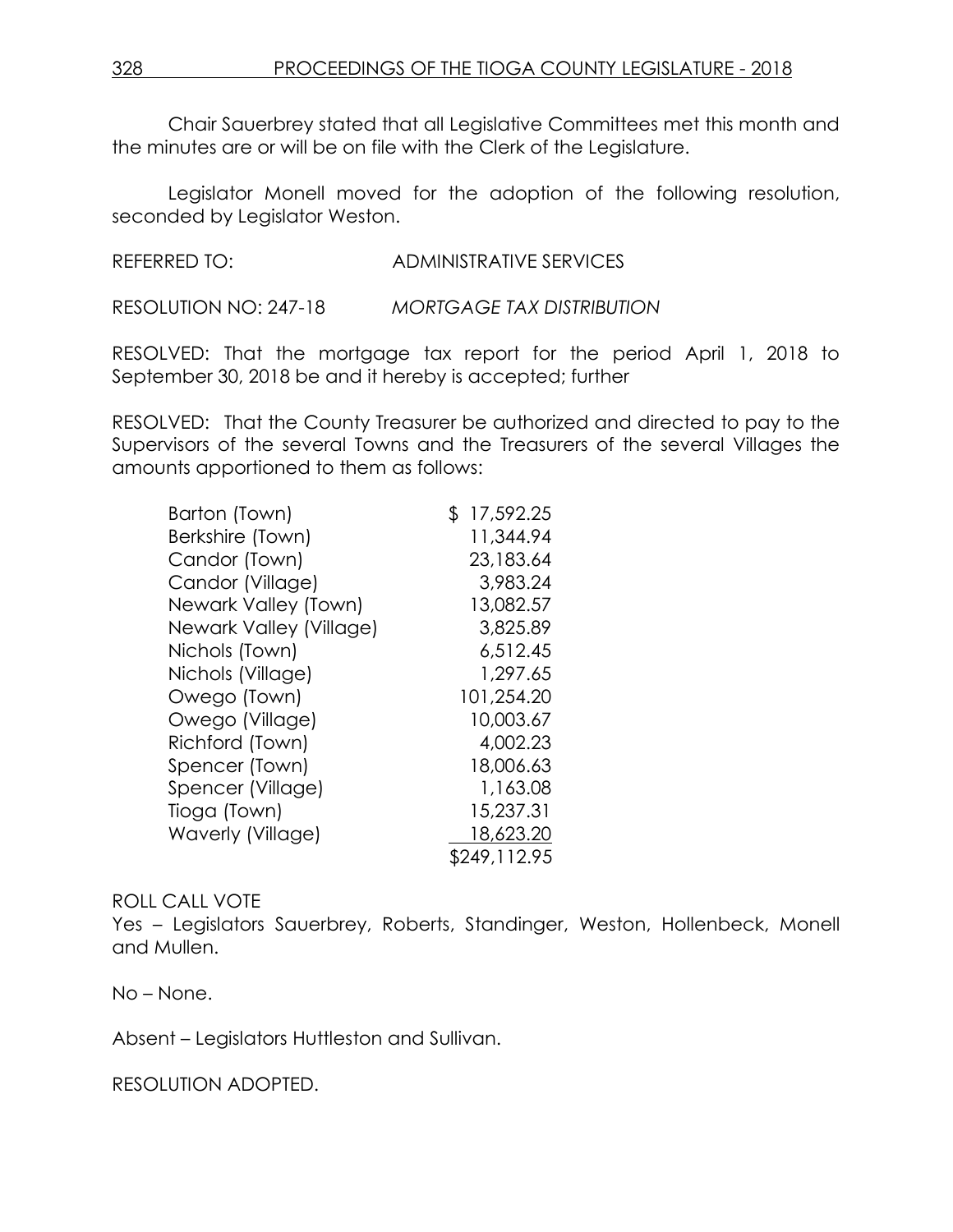Legislator Monell moved for the adoption of the following resolution, seconded by Legislator Hollenbeck.

REFERRED TO: FINANCE COMMITTEE

RESOLUTION NO. 248-18 *ERRONEOUS ASSESSMENT*

*TOWN OF OWEGO*

WHEREAS: An application for Corrected Tax Roll for the year 2017 indicated that parcel #11496 in the Town of Owego assessed to Pauline Properties, LLC on the 2017 tax roll of the Town of Owego and owned by Pak Owego Management, Inc. was erroneous in that on August 2, 2018 Hon. Ferris D. Lebous ordered a corrected assessed taxable value of \$310,000. A refund was issued to "Hinman, Howard, & Kattell, LLP, as attorneys," and mailed to 80 Exchange Street, P.O. Box 5250, Binghamton, NY, 13905, by the Tioga County Treasurer as stipulated by Resolution No. 214-18, adopted 9/11/2018. Calculations for the refund contained errors; be it therefore

RESOLVED: That check number 626230 from Hinman, Howard, & Kattell, LLP in the amount of \$1,132.25 represents refunded overpayment as follows:

|                  | Original Bill #6535 | R214-18 Bill #6535 | Corrected  |
|------------------|---------------------|--------------------|------------|
|                  |                     |                    | Bill #6535 |
| County           | 5,156.37            | 3,509.28           | 3,509.28   |
| Recycle          | 238.20              | 76.09              | 162.08     |
| <b>Town Wide</b> | 484.80              | 154.86             | 329.94     |
| Part Town        | 1,303.96            | 416.52             | 887.44     |
|                  |                     |                    |            |
| Owego Fire       | 1,108.32            | 354.03             | 754.29     |
| <b>Total</b>     | 8,291.65            | 4,510.78           | 5,643.03   |

And be it further

RESOLVED: That the refunded overpayment for solid waste tax of \$85.99 be credited back to the Solid Waste Fund; and be it further

RESOLVED: That the refunded overpayment for town tax of \$646.00 be credited back to the Town of Owego; and be it further

RESOLVED: That the refunded overpayment for Owego Fire tax of \$400.26 be credited back to the Owego Fire Department.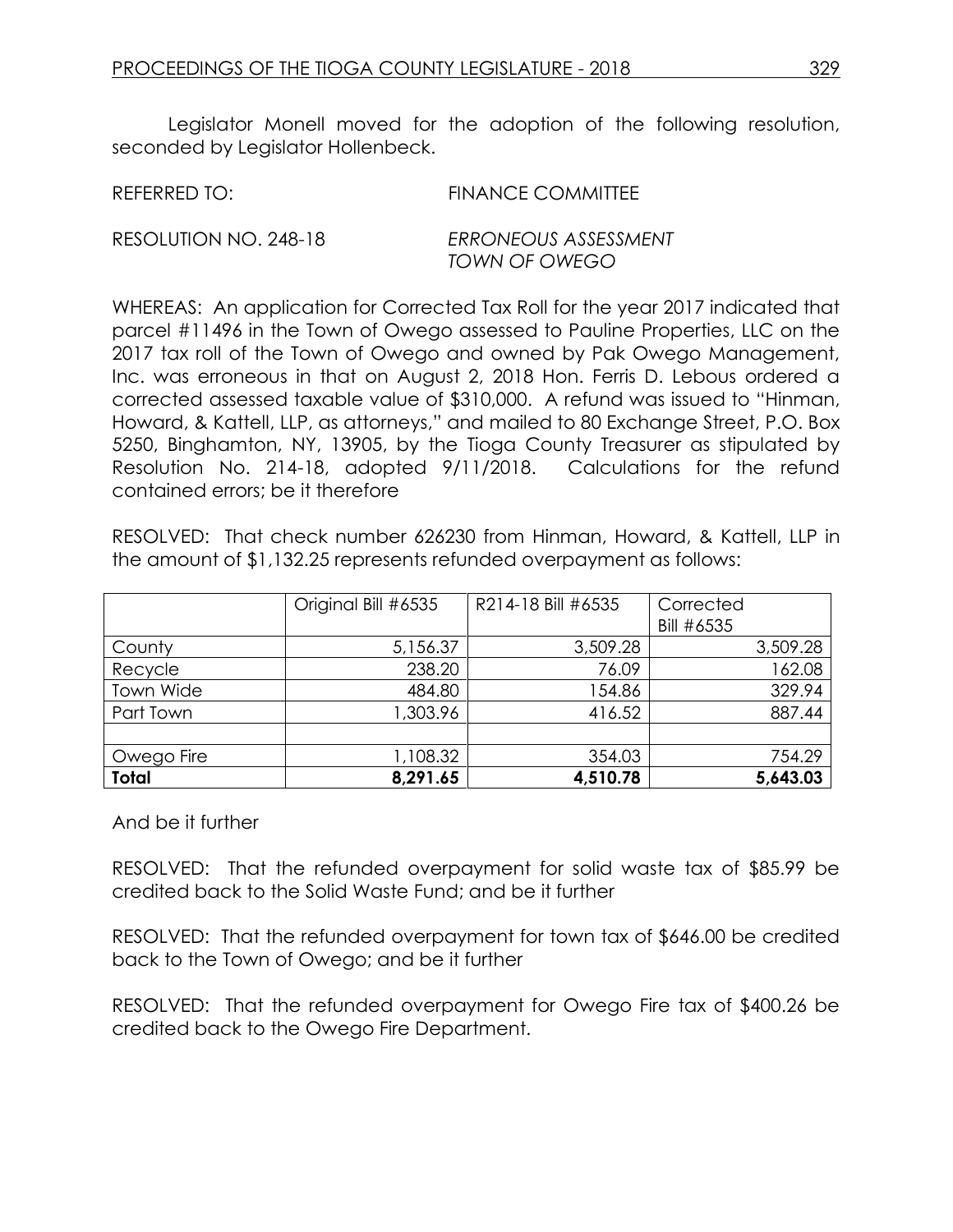ROLL CALL VOTE

Yes – Legislators Sauerbrey, Roberts, Standinger, Weston, Hollenbeck, Monell and Mullen.

No – None.

Absent – Legislators Huttleston and Sullivan.

RESOLUTION ADOPTED.

Legislator Monell moved for the adoption of the following resolution, seconded by Legislator Hollenbeck.

REFERRED TO: FINANCE COMMITTEE RESOLUTION NO. 249-18 *AMEND 2018 BUDGET, APPROPRIATE FUND BALANCE AND TRANSFER FUNDS TO CONTINGENCY ACCOUNT*

WHEREAS: The Budget Officer has identified prior extraordinary contingency requests for funds needed, specifically for a Liability Insurance Claim during 2018 that funded \$272,759.41 per Resolution 98-18; and

WHEREAS: The County's Adopted 2018 Budget for Contingency Funds A1990 540715 is insufficient to cover Department requests; and

WHEREAS: Contingency Funds for \$100,000.00 will be needed to be transferred to Assigned Counsel, Early Intervention and Jail; and

WHEREAS: Legislative Approval is needed to amend the 2018 Budget and transfer Funds from Appropriated Fund Balance; therefore be it

RESOLVED: That the Tioga County Legislature authorizes the Appropriation of Fund Balance, Amendment of the 2018 Budget, and Transfer of Funds to the Contingency Account as follows:

| FROM: | 390900 General Fund - Fund Balance | \$100,000.00 |
|-------|------------------------------------|--------------|
| TO:   | A1990 540715 Contingency Account   | \$100,000.00 |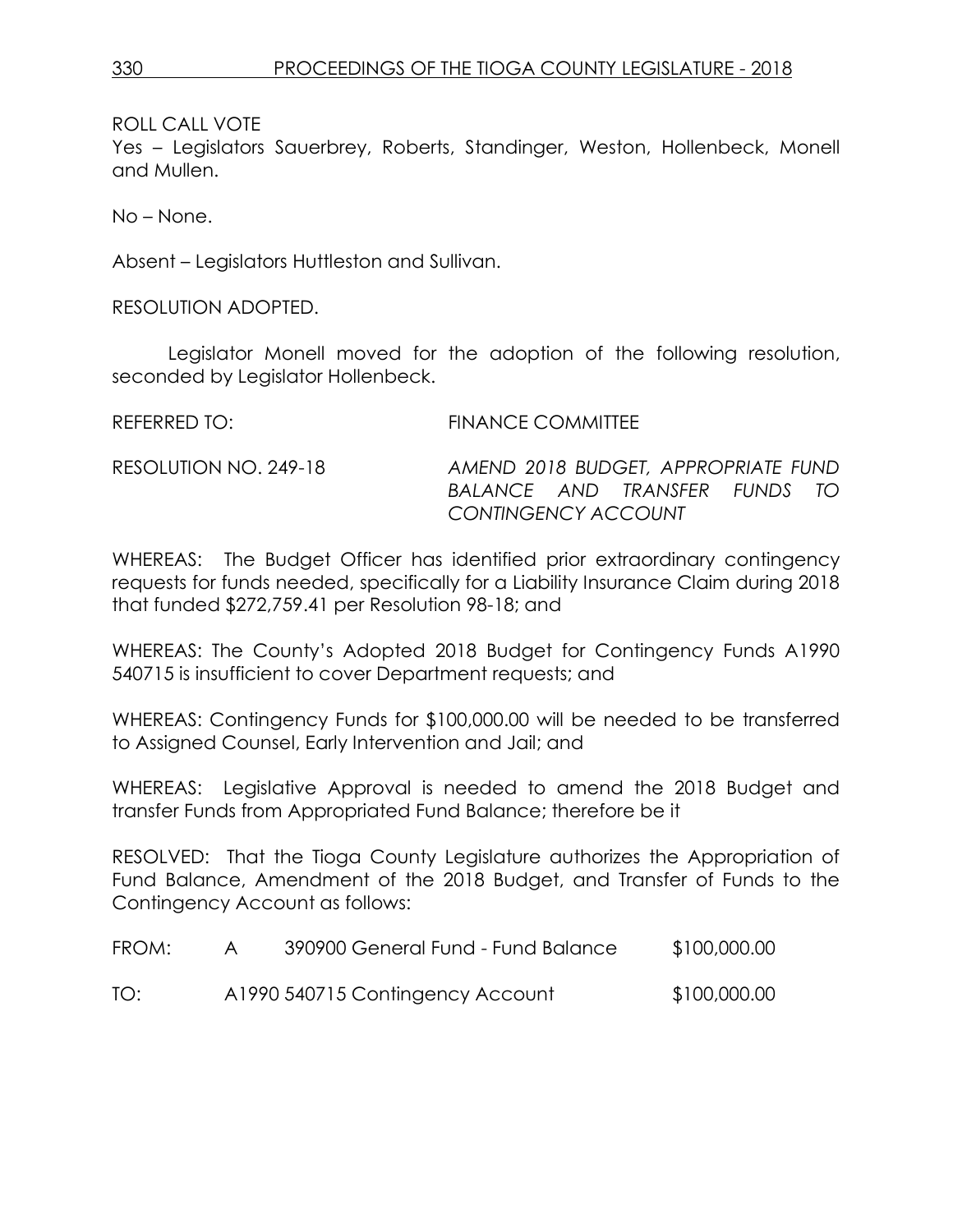ROLL CALL VOTE

Yes – Legislators Sauerbrey, Roberts, Standinger, Weston, Hollenbeck, Monell and Mullen.

No – None.

Absent – Legislators Huttleston and Sullivan.

RESOLUTION ADOPTED.

Legislator Standinger moved for the adoption of the following resolution, seconded by Legislator Monell.

| REFERRED TO:          | HEALTH & HUMAN SERVICES COMMITTEE<br><b>FINANCE COMMITTEE</b>                   |
|-----------------------|---------------------------------------------------------------------------------|
| RESOLUTION NO. 250-18 | AMEND BUDGET AND TRANSFER OF FUNDS<br>FROM CONTINGENCY ACCOUNT<br>PUBLIC HEALTH |

WHEREAS: The costs of the New York State mandated Early Intervention program (children 0-3 years of age) are larger than the budgeted 2018 amounts; and

WHEREAS: Additional funding is needed to meet the mandated costs; and

WHEREAS: Public Health has identified the amount of additional funding needed for payments to be made in 2018; and

WHEREAS: The additional costs will result in additional state aid reimbursement: and

WHEREAS: The balance of the needed funds will need to come from the Contingency account; and

WHEREAS: Budget Amendments, Appropriation of Funds and Transfers from Contingency account require Legislative approval; therefore be it

RESOLVED: That funding be transferred and appropriated as follows:

| From:        |                               |          |
|--------------|-------------------------------|----------|
| A4044 434023 | State Aid: Early Intervention | \$11,760 |
| A1990 540715 | Contingency Account           | \$12,240 |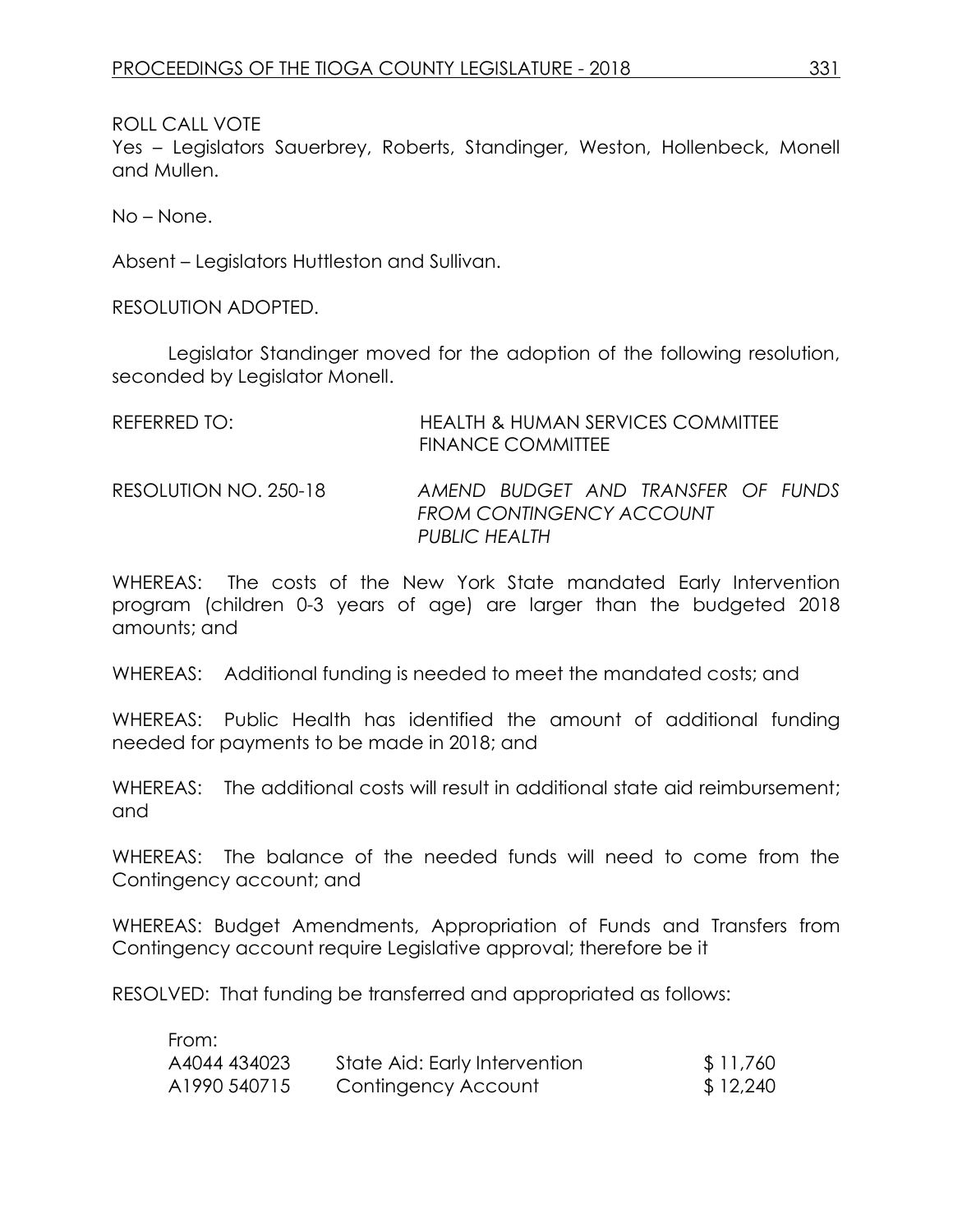To:

A4044 540487 Early Intervention: Program Expense \$ 24,000

ROLL CALL VOTE

Yes – Legislators Sauerbrey, Roberts, Standinger, Weston, Hollenbeck, Monell and Mullen.

No – None.

Absent – Legislators Huttleston and Sullivan.

RESOLUTION ADOPTED.

Legislator Mullen moved for the adoption of the following resolution, seconded by Legislator Monell.

| REFERRED TO:          | <b>PUBLIC SAFETY COMMITTEE</b><br><b>FINANCE COMMITTEE</b> |
|-----------------------|------------------------------------------------------------|
| RESOLUTION NO. 251-18 | <b>CONTINGENCY REQUEST AND</b>                             |
|                       | AMEND 2018 BUDGET - JAIL<br>PERSONNEL SERVICES             |

WHEREAS: The Jail Over-time Account will soon be depleted; and

WHEREAS: It will be necessary to re-fund this account for the remainder of 2018; now therefore be it

RESOLVED: That the following contingency funds be appropriated as follows:

| \$65,000 |
|----------|
|          |

To: A3150 510030 Jail Account (Over-Time) \$65,000

ROLL CALL VOTE

Yes – Legislators Sauerbrey, Roberts, Standinger, Weston, Hollenbeck, Monell and Mullen.

No – None.

Absent – Legislators Huttleston and Sullivan.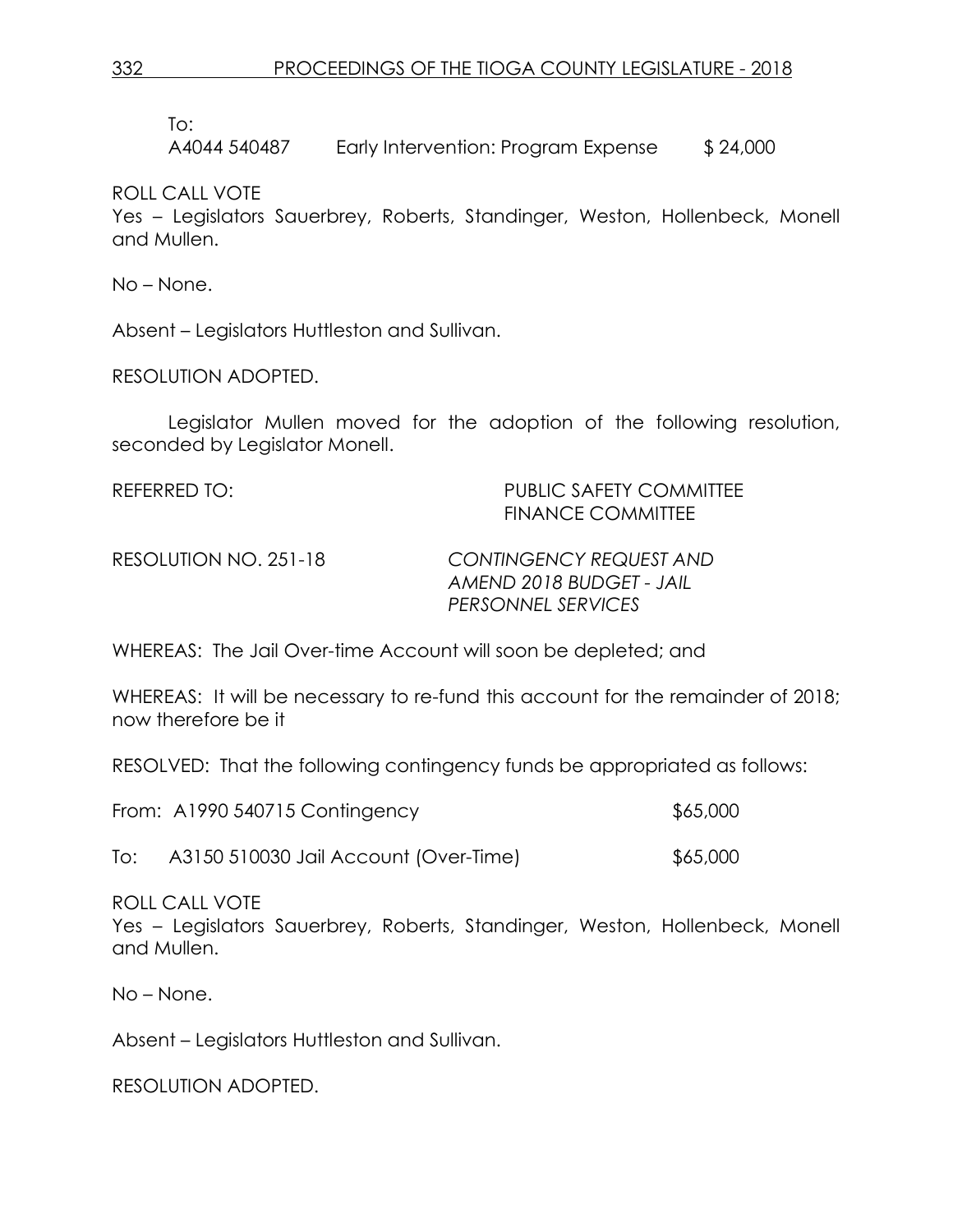Legislator Monell moved for the adoption of the following resolution, seconded by Legislator Hollenbeck.

| REFERRED TO:          | <b>FINANCE/LEGAL COMMITTEE</b>                                          |
|-----------------------|-------------------------------------------------------------------------|
| RESOLUTION NO. 252-18 | CONTINGENCY REQUEST AND<br>AMEND 2018 BUDGET<br><b>ASSIGNED COUNSEL</b> |

WHEREAS: The Assigned Counsel budget has had a high number of cases for 2018 and the Assigned Counsel account will not have sufficient funds for the remainder of 2018; and

WHEREAS: Funds will need to be transferred from the Contingency Account to the Assigned Counsel Account to accommodate the increase in cases for 2018; therefore be it

RESOLVED: That the following contingency funds be appropriated as follows:

|     | From: A1990 540715 Contingency Account | \$10,000 |
|-----|----------------------------------------|----------|
| To: | A1172 540030 Assigned Counsel          | \$10,000 |

ROLL CALL VOTE

Yes – Legislators Sauerbrey, Roberts, Standinger, Weston, Hollenbeck, Monell and Mullen.

No – None.

Absent – Legislators Huttleston and Sullivan.

RESOLUTION ADOPTED.

Legislator Standinger moved for the adoption of the following resolution, seconded by Legislator Monell.

| REFERRED TO:          | <b>HEALTH &amp; HUMAN SERVICES COMMITTEE</b><br><b>FINANCE COMMITTEE</b> |
|-----------------------|--------------------------------------------------------------------------|
| RESOLUTION NO. 253-18 | AMEND BUDGET & TRANSFER OF FUNDS<br>PUBLIC HEALTH                        |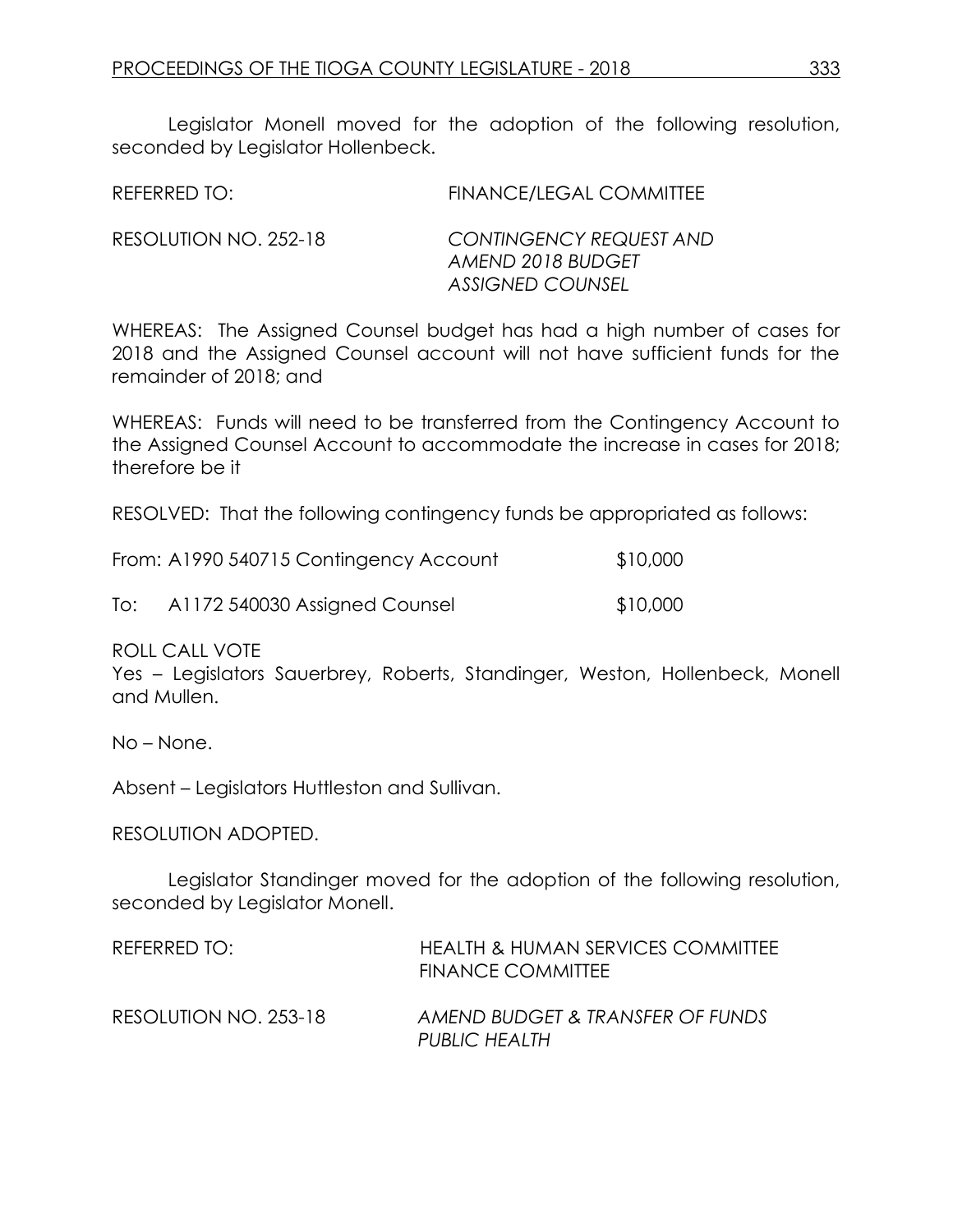WHEREAS: The costs of the New York State mandated Handicapped Education program (children 3-5 years of age) are larger than the budgeted 2018 amounts; and

WHEREAS: Additional funding is needed to meet the mandated costs; and

WHEREAS: Public Health has identified the amount of additional funding needed in 2018; and

WHEREAS: The Treasurer has identified available funds within the Community College Tuition account; and

WHEREAS: The additional costs will result in additional revenues from Fees and state aid reimbursement; and

WHEREAS: Budget Amendments and Transfer of Funds require Legislative approval; therefore be it

RESOLVED: That funding be transferred and appropriated as follows:

| From:        |                                   |           |
|--------------|-----------------------------------|-----------|
| A2960 434600 | State Aid: Handicapped Education  | \$180,000 |
| A2960416050  | Fees: Handicapped Education       | \$15,000  |
| A2490 540487 | <b>Community College Tuition</b>  | \$169,000 |
| To:          |                                   |           |
| A2960 540590 | Handicapped Ed: Services Rendered | \$354,000 |

A2960 540710 Handicapped Ed: Transportation \$ 10,000

ROLL CALL VOTE

Yes – Legislators Sauerbrey, Roberts, Standinger, Weston, Hollenbeck, Monell and Mullen.

No – None.

Absent – Legislators Huttleston and Sullivan.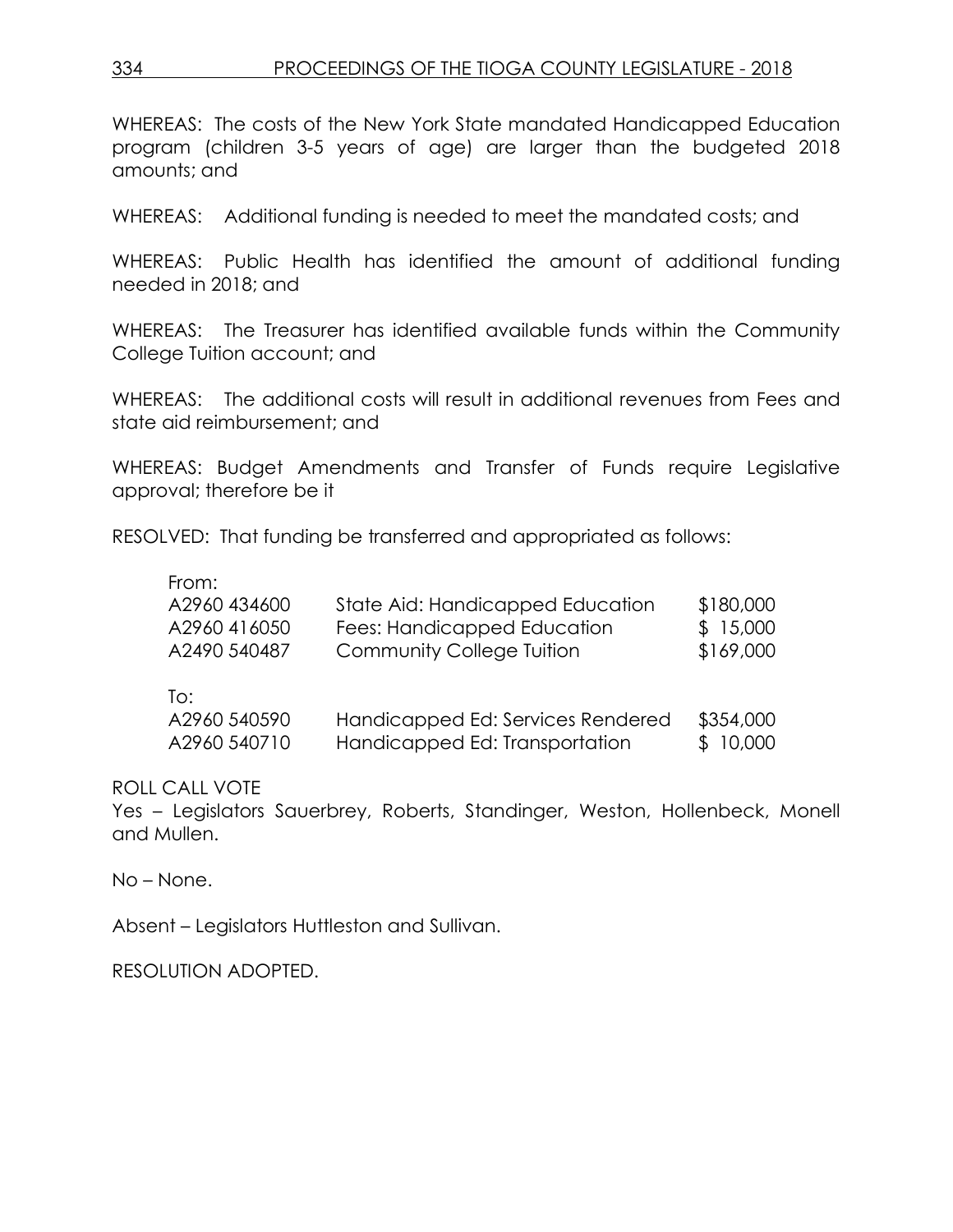Legislator Mullen moved for the adoption of the following resolution, seconded by Legislator Monell.

| REFERRED TO:          | <b>PUBLIC SAFETY COMMITTEE</b><br><b>FINANCE COMMITTEE</b>                                                        |
|-----------------------|-------------------------------------------------------------------------------------------------------------------|
| RESOLUTION NO. 254-18 | MODIFY 2018 BUDGET AND<br><b>TRANSFER FUNDS</b><br>2016 STATE INTEROPERABLE GRANT<br>OFFICE OF EMERGENCY SERVICES |

WHEREAS: Resolution #132-17 awarded the Office of Emergency Services a 2016 State Interoperable Communications Formula-Based Grant in the amount of \$442,981; and

WHEREAS: Monies need to be transferred to fulfill the obligated contractual expenses; therefore be it

RESOLVED: That the 2018 budget be modified and transfer of funds be made as below:

FROM: A3415 520230 IO16 State Interoperable Grant 2016 (Radio & Equipment)  $$13,719.57$ 

TO: A3415 540140 IO16 State Interoperable Grant 2016 (Contracting Services) \$13,719.57

ROLL CALL VOTE

Yes – Legislators Sauerbrey, Roberts, Standinger, Weston, Hollenbeck, Monell and Mullen.

No – None.

Absent – Legislators Huttleston and Sullivan.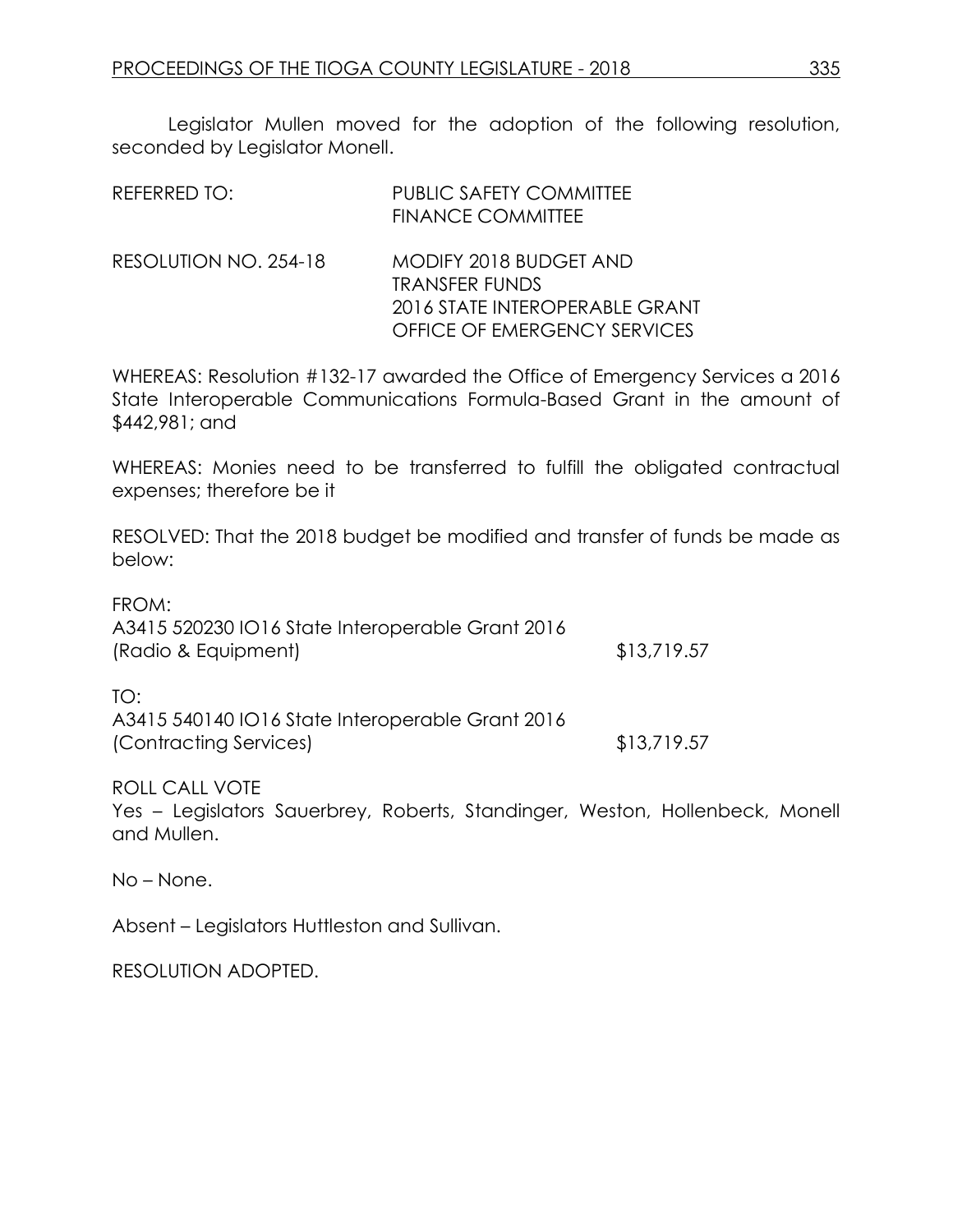Legislator Roberts moved for the adoption of the following resolution, seconded by Legislator Monell.

REFERRED TO: PUBLIC WORKS

RESOLUTION NO. 255-18 *APPROVE SUPPLEMENTAL AGREEMENT FOR BARTON & LOGUIDICE FOR BIN 3335360 DAY HOLLOW ROAD OVER FOSTER CREEK*

WHEREAS: The Tioga County Legislature awarded design services to Barton & Loguidice for the Day Hollow Road Bridge over Foster Creek BIN 3335360 on Resolution 296-15; and

WHEREAS: This is a federally funded project and right-of-way and construction support services are included; and

WHEREAS: The Commissioner of Public Works received a proposal for right-ofway services and construction support services for this project from Barton & Loguidice Engineers, Liverpool, NY; and

WHEREAS: The proposal for this supplemental agreement came in at \$15,000; therefore be it

RESOLVED: That the Tioga County Legislature authorize the Supplemental Agreement not to exceed the amount of \$15,000 to be paid out of the Day Hollow Road Bridge (BIN 3335360) account H5110 540002 H1605.

ROLL CALL VOTE

Yes – Legislators Sauerbrey, Roberts, Standinger, Weston, Hollenbeck, Monell and Mullen.

No – None.

Absent – Legislators Huttleston and Sullivan.

## RESOLUTION ADOPTED.

Legislator Mullen moved for the adoption of the following resolution, seconded by Legislator Hollenbeck.

| REFERRED TO: |                       | PUBLIC SAFETY COMMITTEE                                        |
|--------------|-----------------------|----------------------------------------------------------------|
|              | RESOLUTION NO. 256-18 | AUTHORIZE CONTRACT EXTENSION<br>FOR INMATE MEDICAL CARE - 2019 |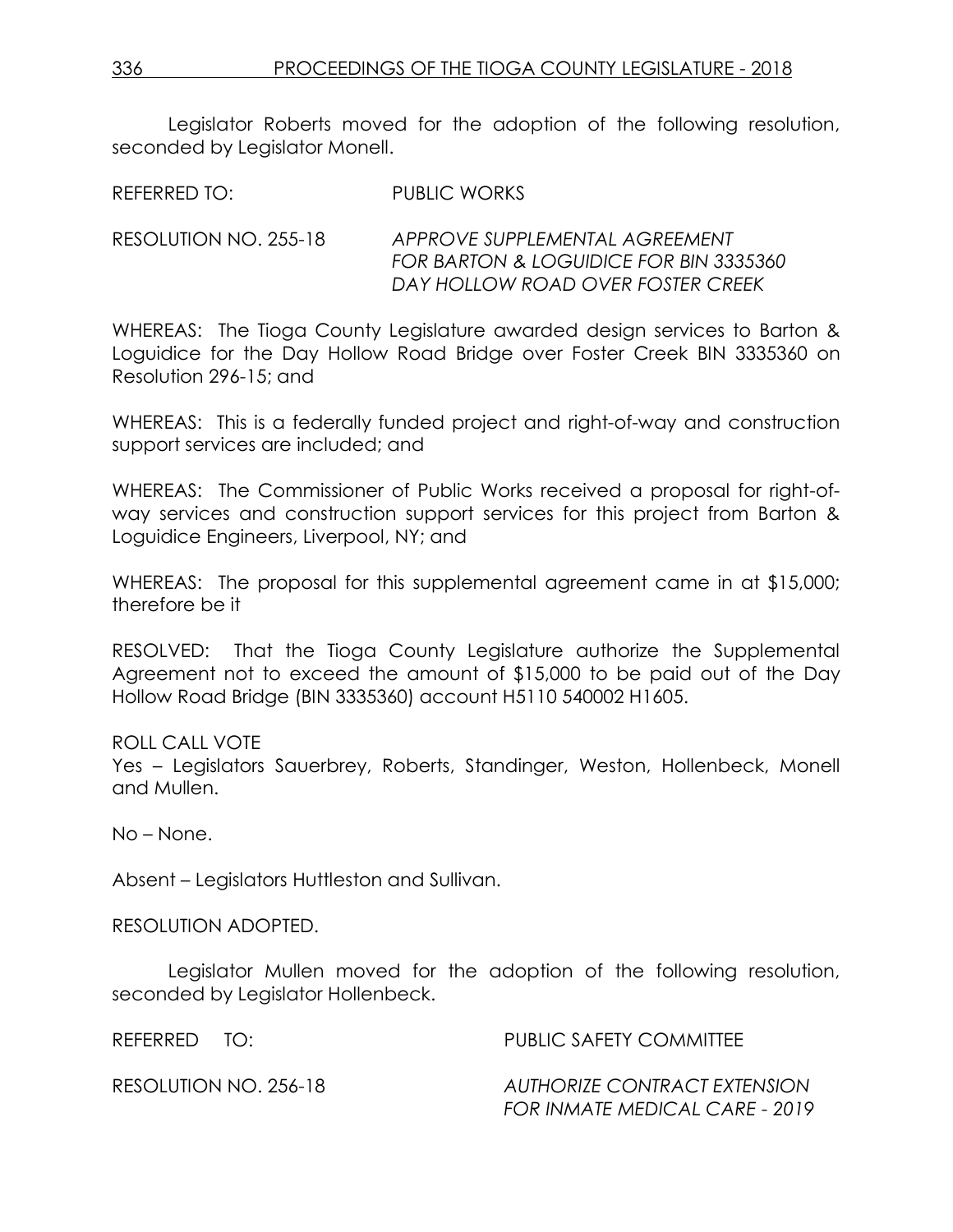WHEREAS: The Sheriff's Office contracts with Correctional Medical Care Inc. (CMC); CBH Medical, P.C., and SM Dental, P.C. to provide medical care to the inmates of the Tioga County Jail; and

WHEREAS: The current contract which will expire on December 31, 2018, provides for the option of extending the contract for an additional one year period; and

WHEREAS: The Sheriff's Office is desirous to extend the current contract one additional year for an annual fee of \$638,862; and

WHEREAS: Funding for this contract will be appropriated in the 2019 budget and the Tioga County Attorney has approved the contract amendment; be it therefore

RESOLVED: That the Tioga County Legislature authorize the Tioga County Sheriffs Office to enter into a contract with Correctional Medical Care, Inc; CBH Medical, P.C., and; SM Dental, P.C.

ROLL CALL VOTE

Yes – Legislators Sauerbrey, Roberts, Standinger, Weston, Hollenbeck, Monell and Mullen.

No – None.

Absent – Legislators Huttleston and Sullivan.

RESOLUTION ADOPTED.

Legislator Monell moved for the adoption of the following resolution, seconded by Legislator Hollenbeck.

REFERRED TO: LEGAL

RESOLUTION NO. 257-18 *AUTHORIZE CONTRACT BETWEEN NYS OFFICE OF INDIGENT LEGAL SERVICES AND TIOGA COUNTY* 

WHEREAS: The New York State Office of Indigent Legal Services has approved the distribution of funds to counties in New York for the purpose of improving the quality of representation for persons who are legally entitled to counsel but cannot afford to hire an attorney; and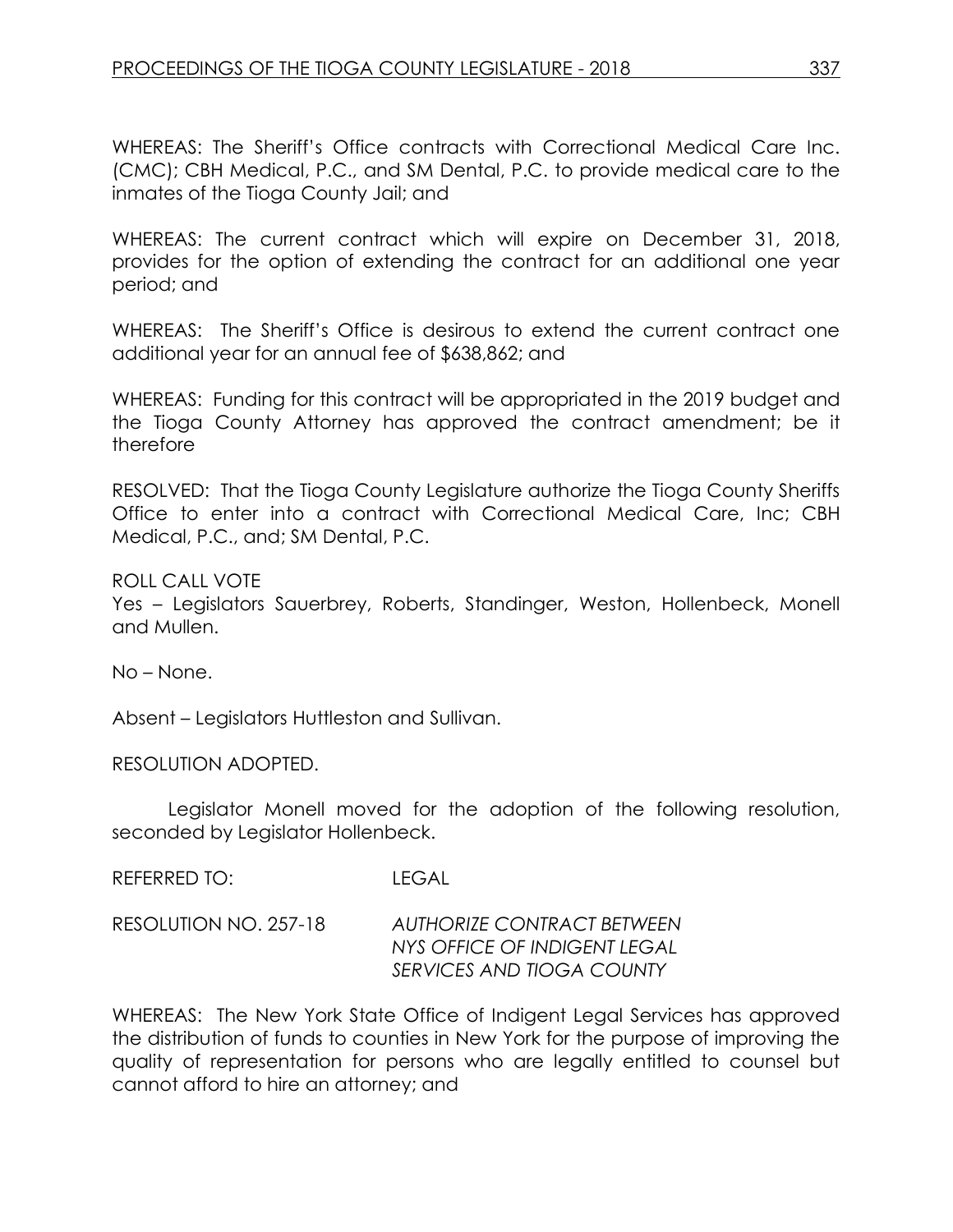WHEREAS: Said funds are available through a five year agreement with the NYS Office of Indigent Legal Services with an initial budget and an increasing amount available on each successive year subject to state appropriation; and

WHEREAS: The amount allocated to Tioga County from NYS for the fiscal year 2018 is \$154,234; and

WHEREAS: The NYS Office of Indigent Legal Services intends to add an additional \$154,234 to the Tioga County budget on each of the following four fiscal years to reach a projected year five budget of \$771,014 with the intent to maintain that level of funding thereafter; and

WHEREAS: It is necessary for Tioga County to approve entering into a five year agreement with NYS Office of Indigent Legal Services and adopt the first year one budget in an amount not to exceed \$154,234; and

WHEREAS: Subsequent year's budgets will be presented to the Tioga County Legislature for approval; now therefore be it

RESOLVED: That the Tioga County Legislature hereby approves the year one budget of said distribution in an amount not to exceed \$154,234 and further approves entering into a five year contract with the NYS Office of Indigent Legal Services; and be it further

RESOLVED: That the Tioga County Legislature hereby authorizes the Chair of the Legislature to execute said year one distribution contract with the NYS Office of Indigent Legal Services.

# ROLL CALL VOTE

Yes – Legislators Sauerbrey, Roberts, Standinger, Weston, Hollenbeck, Monell and Mullen.

No – None.

Absent – Legislators Huttleston and Sullivan.

# RESOLUTION ADOPTED.

Chair Sauerbrey spoke. "I just want to say I give Peter a lot of credit for his due diligence and his work on trying to see his way clear through this somewhat convoluted experience and that we are moving ahead with Indigent Legal Services in compliance with the State of New York."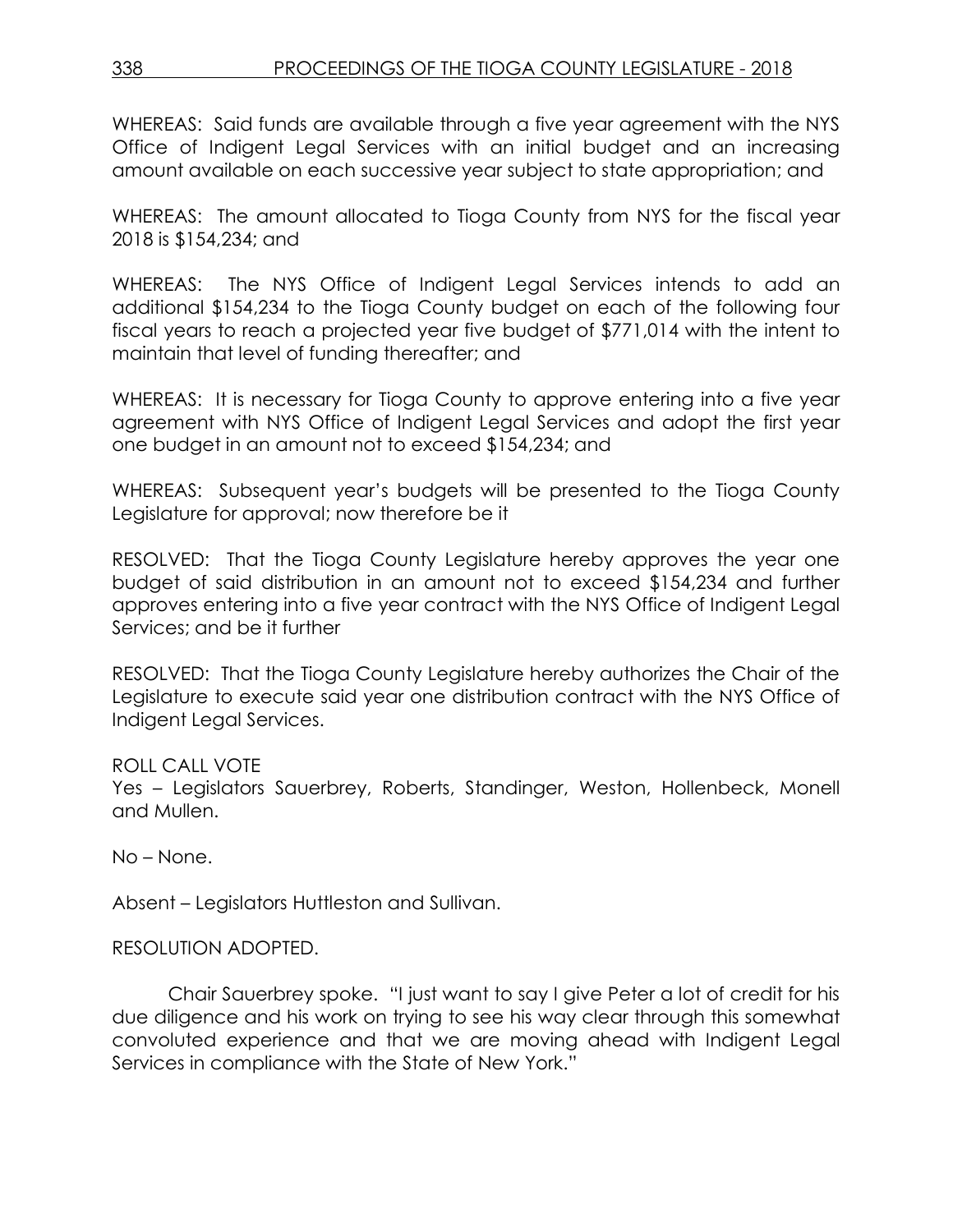Legislator Monell moved for the adoption of the following resolution, seconded by Leaislator Mullen.

REFERRED TO: ADMINISTRATIVE SERVICES COMMITTEE

RESOLUTION NO. 258-18 *ADOPT STATE EQUALIZATION REPORTS*

RESOLVED: That the State Equalization Reports for County Tax be and the same hereby are approved, and that the County tax rates be the rates used in computing taxes in the several Towns.

## ROLL CALL VOTE

Yes – Legislators Sauerbrey, Roberts, Standinger, Weston, Hollenbeck, Monell and Mullen.

No – None.

Absent – Legislators Huttleston and Sullivan.

RESOLUTION ADOPTED.

Legislator Weston moved for the adoption of the following resolution, seconded by Legislator Hollenbeck.

REFERRED TO: ED&P COMMITTEE

RESOLUTION NO. 259-18 *RESOLUTION TO SUPPORT CORNELL COOPERATIVE EXTENSION ASSOCIATIONS IN THE STATE OF NEW YORK*

WHEREAS: The mission of Cornell Cooperative Extension is "CCE puts knowledge to work in pursuit of economic vitality, ecological sustainability and social well-being. We bring local experience and research based solutions together, helping New York State families and communities thrive in our rapidly changing world"; and

WHEREAS: NYS County Law 224 adopted in 1914 established the ability for NYS and County's to contribute funds to support the creation of Cornell Cooperative Extension Associations in each county and there are now 56 associations across NYS; and

WHEREAS: The key objectives of the associations as stated in their constitutions, are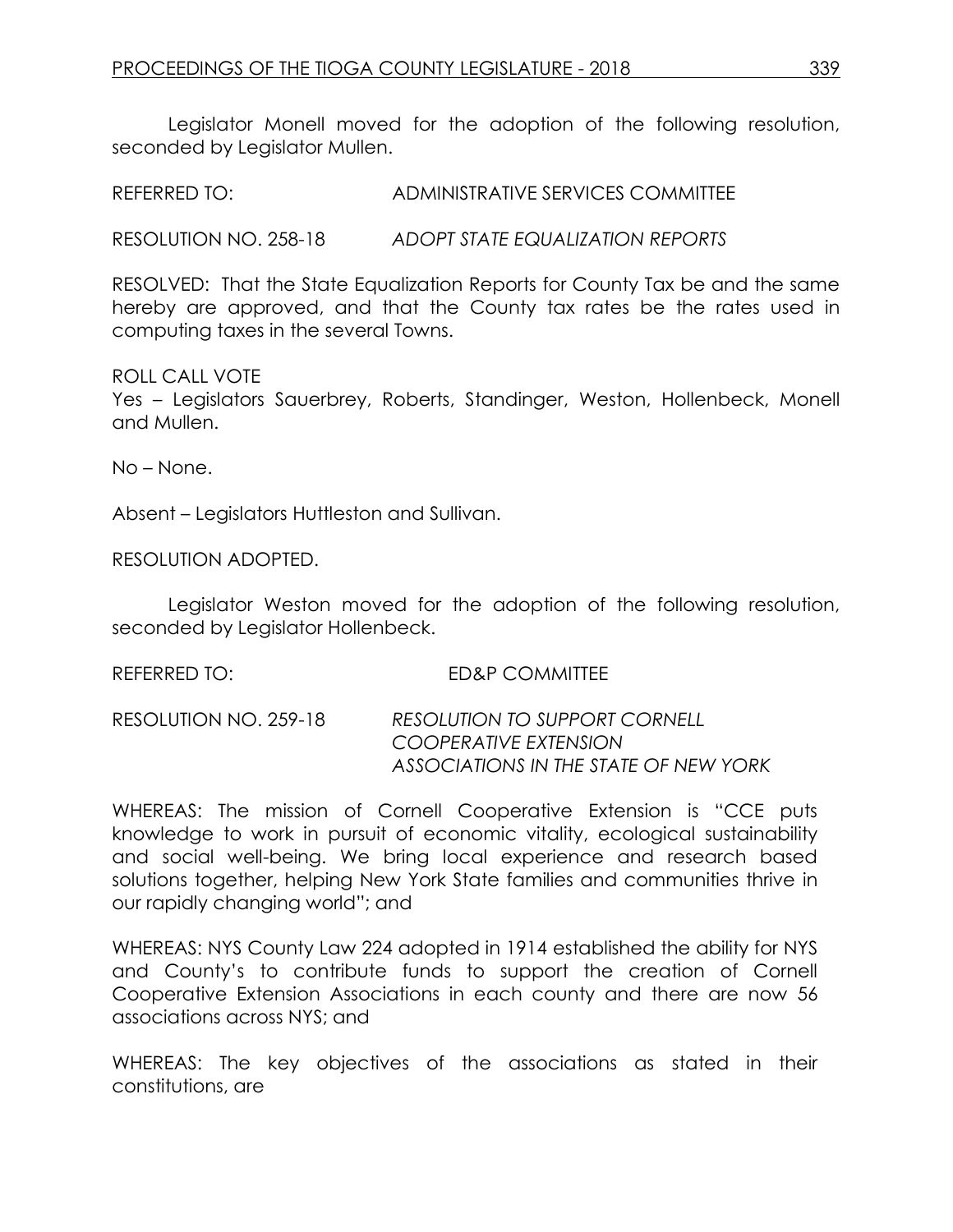- o To provide for an association of residents in cooperation with Cornell University and USDA.
- o To extend educational resources of Cornell (including Ag and Life Sciences, Human Ecology, Vet Med), land grant system, and other educational institutions to foster economic, social, and environmental improvement of individuals families, and communities.
- o To further the objectives of CCE associations and the CCE system in the fields of agriculture, community and economic vitality, environment and energy, nutrition and healthy families, and youth development; and

WHEREAS: Cornell Cooperative Extension Associations provide research and experienced based information and programs that are aligned with the primary mission areas of the National Institute of Food and Agriculture and the programs are tailored to meet the needs of local communities in order:

- o To strengthen and support gardening, agriculture, and our local FOOD system.
- o To improve individual and community nutrition, HEALTH and overall well-being in a healthy environment.
- o To provide YOUTH with opportunities to have fun and learn valuable life skills from caring adults; and

WHEREAS: CCE programs are directly linked to a list of 8 of 16 goals of Governor Cuomo's initiatives for improving NYS, and CCE educators are key community partners in helping to implement these initiatives state-wide, including maximizing agriculture and beverage production, strengthening the upstate economy, promoting a healthier NY, fighting poverty, preserving our environment, building opportunity through education, designing a clean energy economy, and investing in tourism; and

WHEREAS: CCE associations are invaluable partners at the County level and NYS expects CCE educators to assist in supporting state initiatives; and

WHEREAS: Costs for operating CCE Associations (501C3 subordinate organizations) have increased significantly yet the annual funding allocated by the state for this system has remained stagnant for more than 20 years; therefore be it

RESOLVED: That the Legislature of Tioga County, requests that NYS allocate an additional \$4 million dollars per year to County Law 224A funding to a total of \$8 million to support Cooperative Extension Associations in NYS.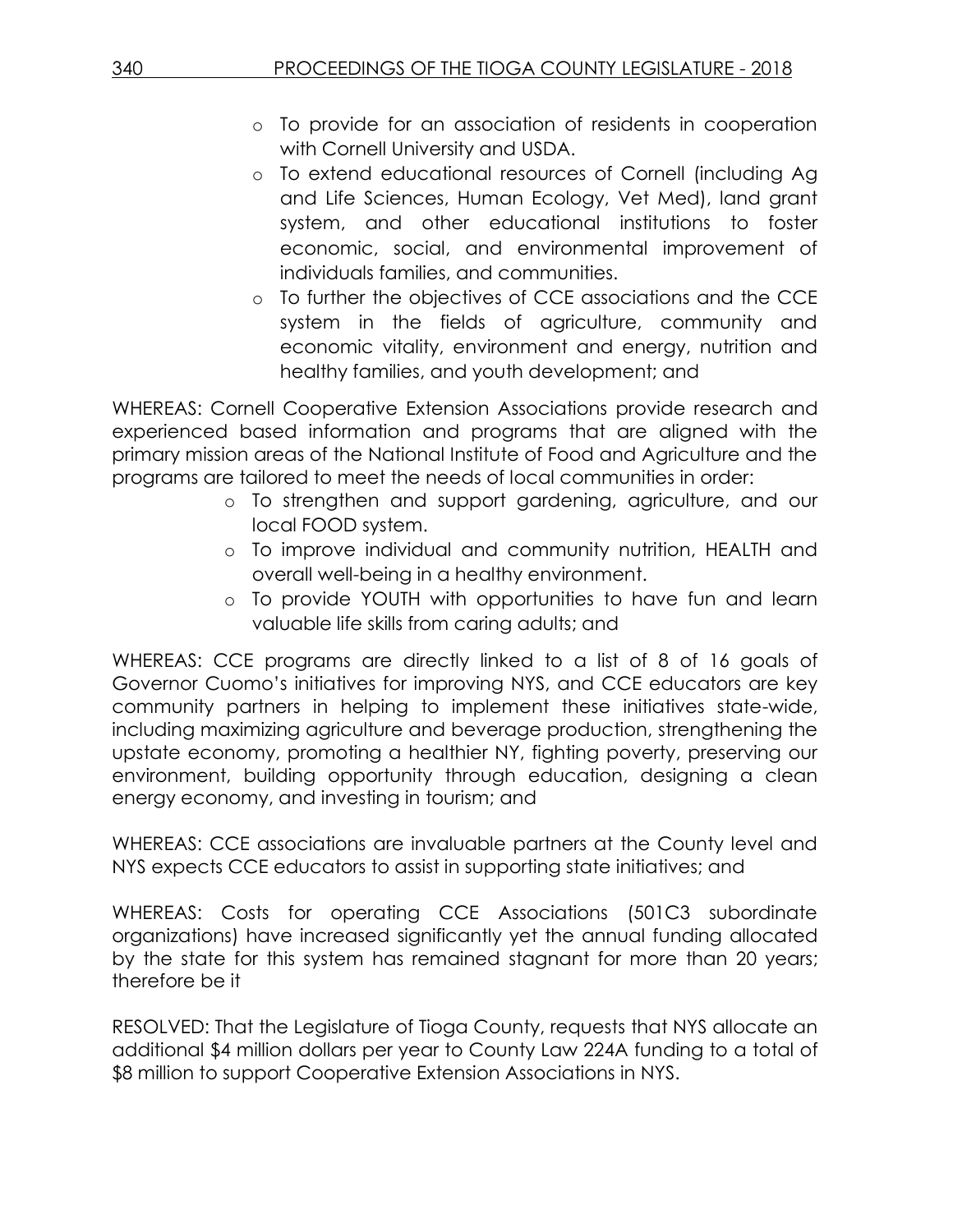ROLL CALL VOTE

Yes – Legislators Sauerbrey, Standinger, Weston, Hollenbeck, Monell and Mullen.

No – Legislator Roberts.

Absent – Legislators Huttleston and Sullivan.

RESOLUTION ADOPTED.

Legislator Weston moved for the adoption of the following resolution, seconded by Legislator Hollenbeck.

REFERRED TO: ED&P COMMITTEE

RESOLUTION NO. 260-18 *RE-APPOINT MEMBER TO THE TIOGA COUNTY PLANNING BOARD*

WHEREAS: Pam Moore's position on the Tioga County Planning Board representing the Town of Nichols expires on 12/31/2018; and

WHEREAS: The Nichols Town Board has nominated Pam Moore to serve another three-year term as their representative, and she is willing and able to do so; therefore be it

RESOLVED: That the Tioga County Legislature hereby reappoint Pam Moore to the Tioga County Planning Board for another three-year term of 1/1/2019 – 12/31/21.

ROLL CALL VOTE

Yes – Legislators Sauerbrey, Roberts, Standinger, Weston, Hollenbeck, Monell and Mullen.

No – None.

Absent – Legislators Huttleston and Sullivan.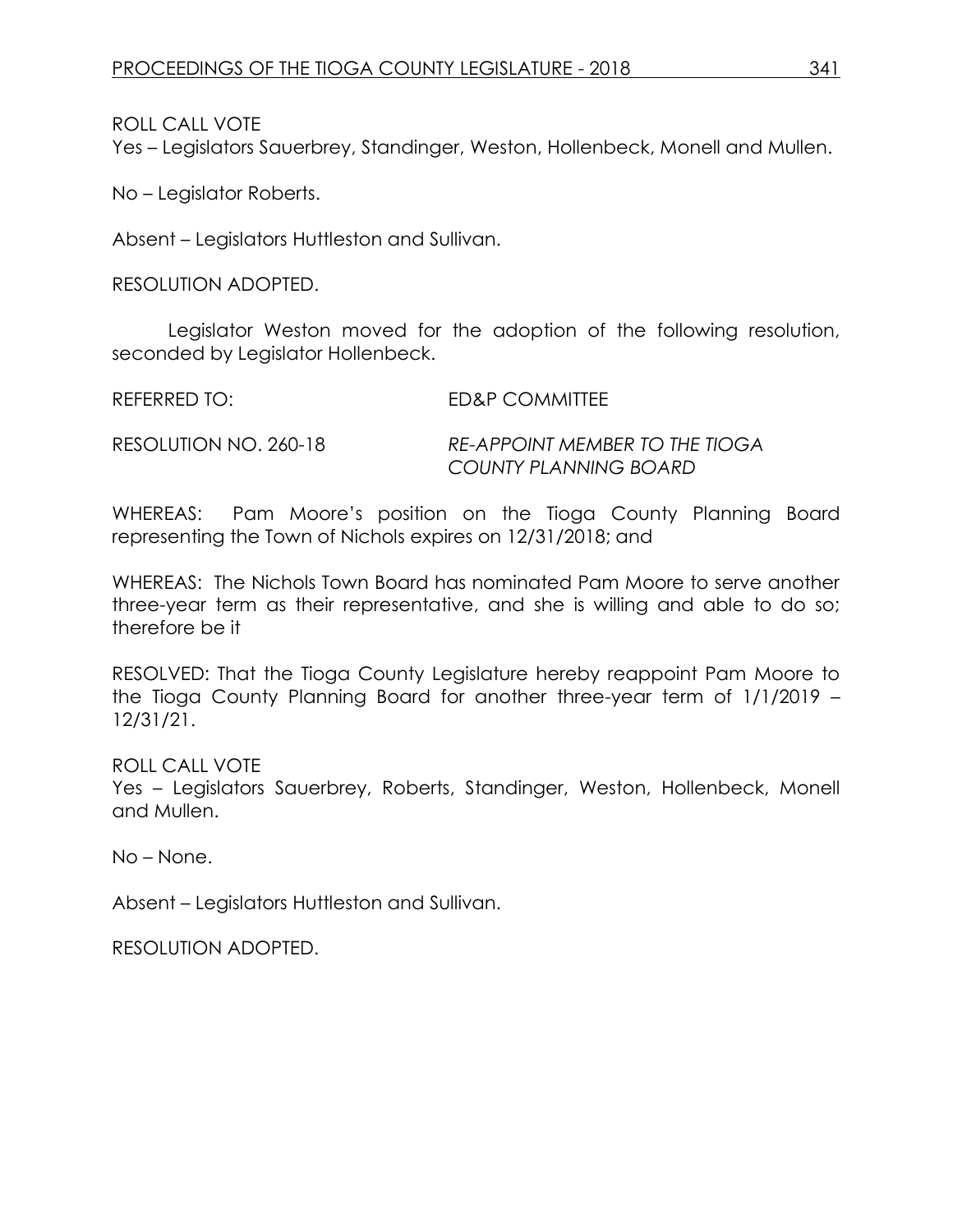Legislator Weston moved for the adoption of the following resolution, seconded by Legislator Monell.

REFERRED TO: ED&P COMMITTEE

RESOLUTION NO. 261-18 *RE-APPOINT MEMBER TO THE TIOGA COUNTY PLANNING BOARD*

WHEREAS: John Current's position on the Tioga County Planning Board representing the Town of Owego expires on 12/31/2018; and

WHEREAS: The Owego Town Board has nominated John Current to serve another three-year term as their representative, and he is willing and able to do so; therefore be it

RESOLVED: That the Tioga County Legislature hereby reappoint John Current to the Tioga County Planning Board for another three-year term of 1/1/2019 – 12/31/21.

ROLL CALL VOTE Yes – Legislators Sauerbrey, Roberts, Standinger, Weston, Hollenbeck, Monell and Mullen.

No – None.

Absent – Legislators Huttleston and Sullivan.

RESOLUTION ADOPTED.

Legislator Weston moved for the adoption of the following resolution, seconded by Legislator Mullen.

| REFERRED TO:          | ED&P COMMITTEE                        |
|-----------------------|---------------------------------------|
| RESOLUTION NO. 262-18 | <b>RE-APPOINT MEMBER TO THE TIOGA</b> |
|                       | COUNTY PLANNING BOARD                 |

WHEREAS: Chelsea Robertson's position on the Tioga County Planning as an alternate at-large member expires on 12/31/2018; and

WHEREAS: Chelsea Robertson is willing and able to serve another three-year term in this position; therefore be it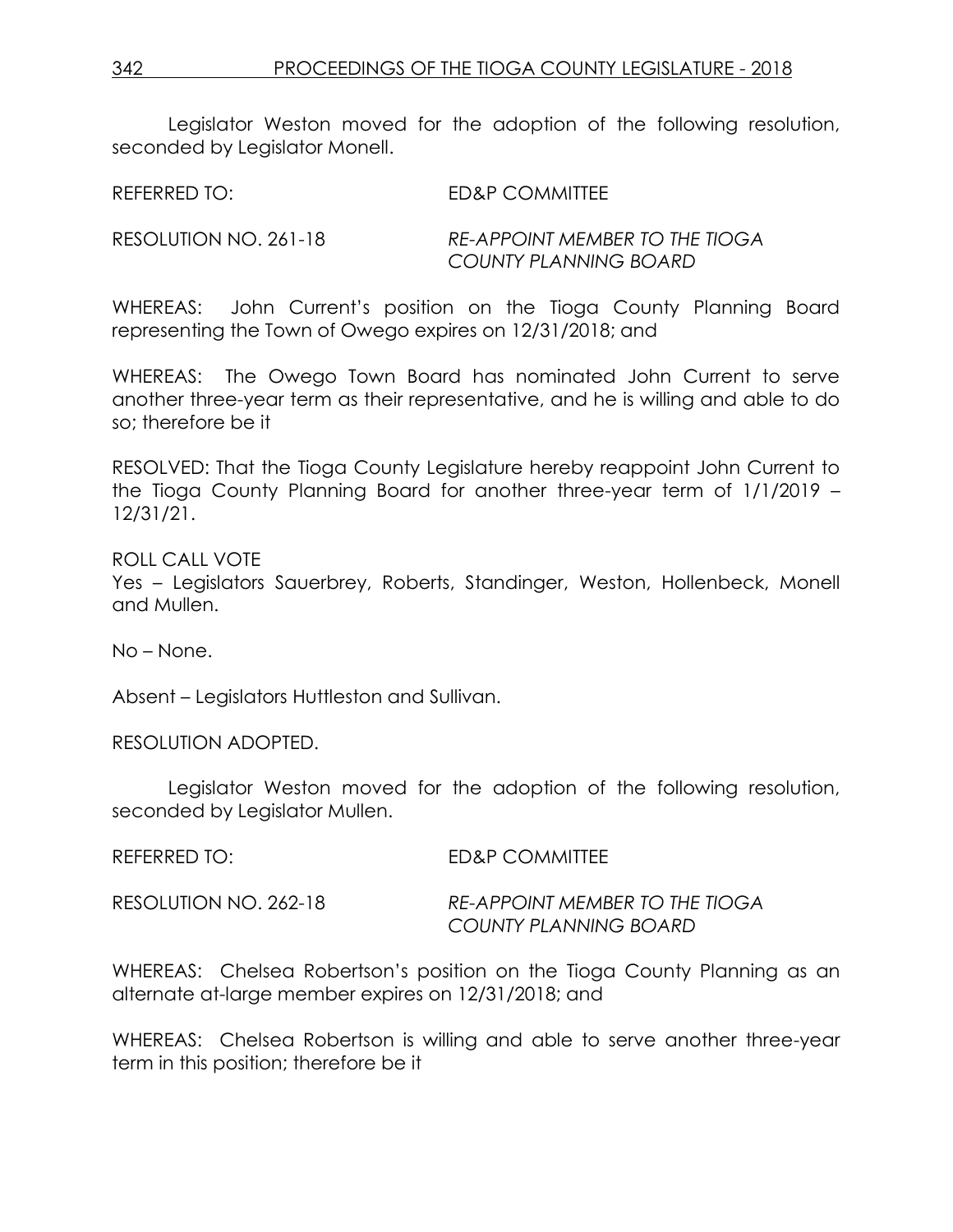RESOLVED: That the Tioga County Legislature hereby reappoint Chelsea Robertson to the Tioga County Planning Board for another three-year term of 1/1/2019 – 12/31/21.

## ROLL CALL VOTE

Yes – Legislators Sauerbrey, Roberts, Standinger, Weston, Hollenbeck, Monell and Mullen.

No – None.

Absent – Legislators Huttleston and Sullivan.

RESOLUTION ADOPTED.

Legislator Weston moved for the adoption of the following resolution, seconded by Legislator Monell.

REFERRED TO: AGRICULTURE COMMITTEE

RESOLUTION NO. 263-18 *RE-APPOINT MEMBER TO THE TIOGA COUNTY AGRICULTURAL AND FARMLAND PROTECTION BOARD*

WHEREAS: John Lacey's term on the Agricultural and Farmland Protection Board representing the Farm Bureau expires as of 12/31/2018; and

WHEREAS: The Farm Bureau Board has recommended that John Lacey be reappointed to this position and he is willing and able to serve another term; therefore be it

RESOLVED: That the Tioga County Legislature hereby reappoint John Lacey to the Agricultural and Farmland Protection Board, for the four-year term of 1/1/19 – 12/31/22.

ROLL CALL VOTE

Yes – Legislators Sauerbrey, Roberts, Standinger, Weston, Hollenbeck, Monell and Mullen.

No – None.

Absent – Legislators Huttleston and Sullivan.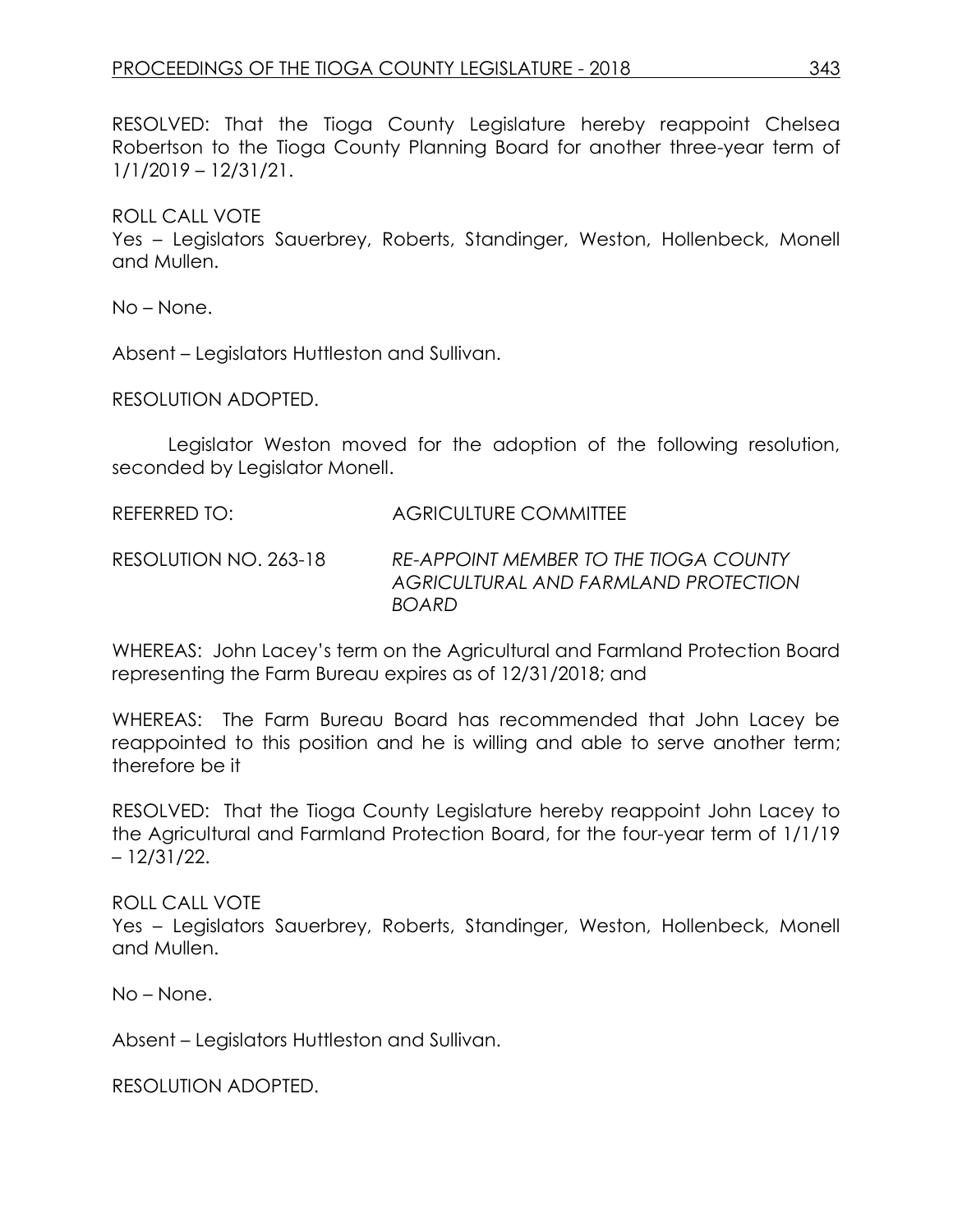Legislator Mullen moved for the adoption of the following resolution, seconded by Legislator Standinger.

REFERRED TO: PUBLIC SAFETY COMMITTEE

RESOLUTION NO. 264-18 *ACCEPTANCE OF THE APPLICATION FOR NYSP INVESTIGATOR ALLEN TO THE TIOGA COUNTY FIRE INVESTIGATION TEAM* 

WHEREAS: The Office of Emergency Services provides high quality Fire Investigation Team support to the Fire Service in Tioga County and adjacent Counties through the NYS Fire Mutual Aid Plan; and

WHEREAS: This service is provided by local, highly trained volunteers; and

WHEREAS: New York State Police Investigator Jeremiah R. Allen has applied for membership to the County Fire Investigation Team; and

WHEREAS: New York State Police Investigator Allen, currently possesses training and skills needed by the Tioga County Fire Investigation Team to work on the Team; therefore be it

RESOLVED: That NYSP Trooper Allen, be added to the Tioga County Fire Investigation Team.

ROLL CALL VOTE Yes – Legislators Sauerbrey, Roberts, Standinger, Weston, Hollenbeck, Monell and Mullen.

No – None.

Absent – Legislators Huttleston and Sullivan.

RESOLUTION ADOPTED.

Legislator Mullen moved for the adoption of the following resolution, seconded by Legislator Standinger.

| REFERRED TO:          | PUBLIC SAFETY COMMITTEE                                                                         |
|-----------------------|-------------------------------------------------------------------------------------------------|
| RESOLUTION NO. 265-18 | ACCEPTANCE OF THE APPLICATION FOR<br>NYSP INVESTIGATOR ALLENTO THE<br>TIOGA COUNTY HAZ-MAT TEAM |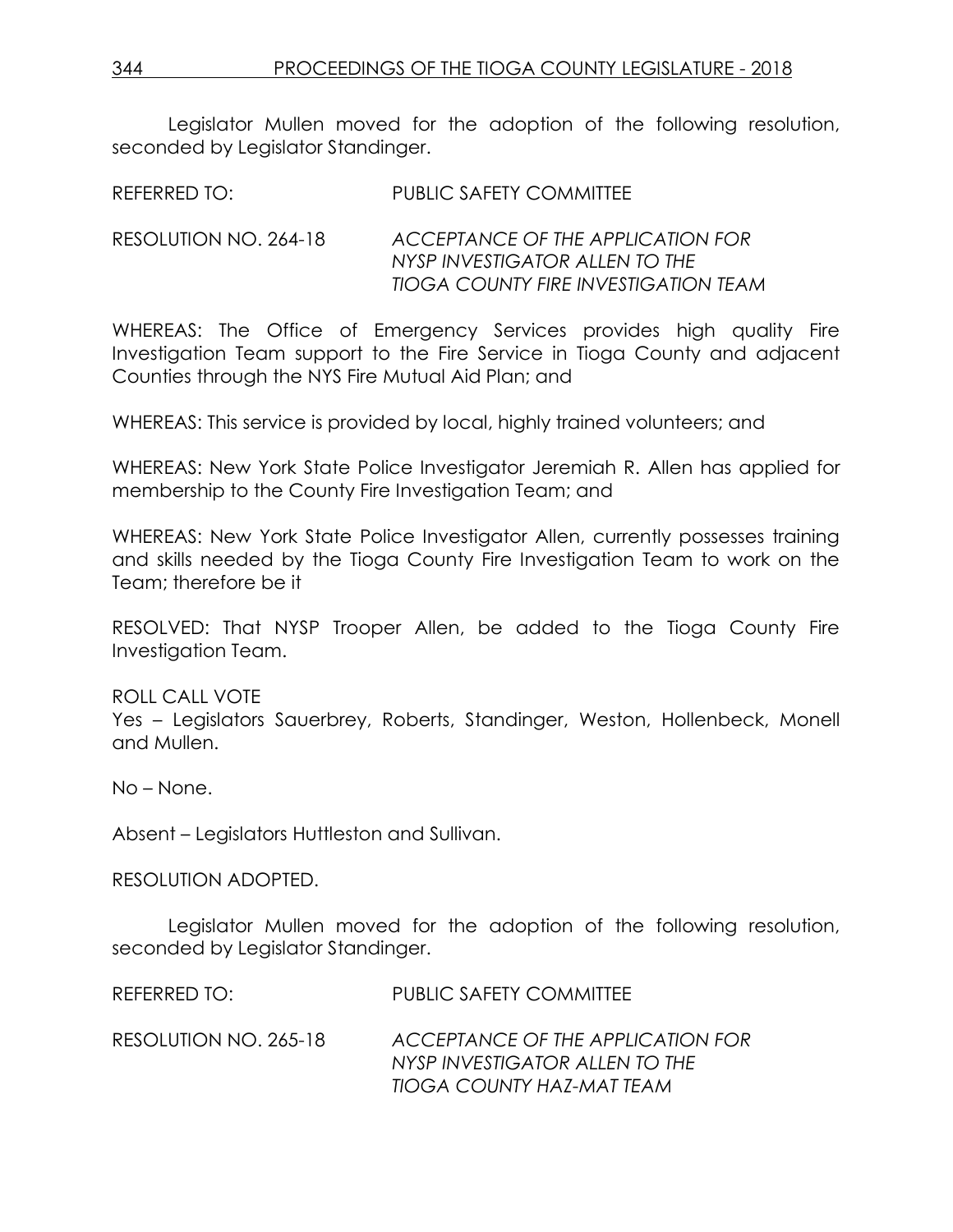WHEREAS: The Office of Emergency Services provides high quality HAZ-MAT Team support to the Fire Service in Tioga County and adjacent Counties through the NYS Fire Mutual Aid Plan; and

WHEREAS: This service is provided by local, highly trained volunteers; and

WHEREAS: New York State Police Investigator Jeremiah R. Allen has applied for membership to the County HAZ-MAT Team; and

WHEREAS: New York State Police Investigator Allen, currently possesses training and skills needed by the Tioga County HAZ-MAT Team to work on the Team; therefore be it

RESOLVED: That NYSP Trooper Allen, be added to the Tioga County HAZ-MAT Team.

ROLL CALL VOTE Yes – Legislators Sauerbrey, Roberts, Standinger, Weston, Hollenbeck, Monell and Mullen.

No – None.

Absent – Legislators Huttleston and Sullivan.

RESOLUTION ADOPTED.

Legislator Mullen made a motion to have the following late-filed resolution considered, seconded by Legislator Monell and carried with Legislators Huttleston and Sullivan being absent.

Legislator Mullen moved for the adoption of the following resolution, seconded by Legislator Standinger.

| REFERRED TO:          | <b>PUBLIC SAFETY COMMITTEE</b><br>PERSONNEL COMMITTEE                                         |
|-----------------------|-----------------------------------------------------------------------------------------------|
| RESOLUTION NO. 266-18 | RETITLE AND AMEND CLASSIFICATIONS, AUTHORIZE<br>HOURLY PAY RATES<br><b>EMERGENCY SERVICES</b> |

WHEREAS: Legislative approval is required for reclassifications and salary rates of positions; and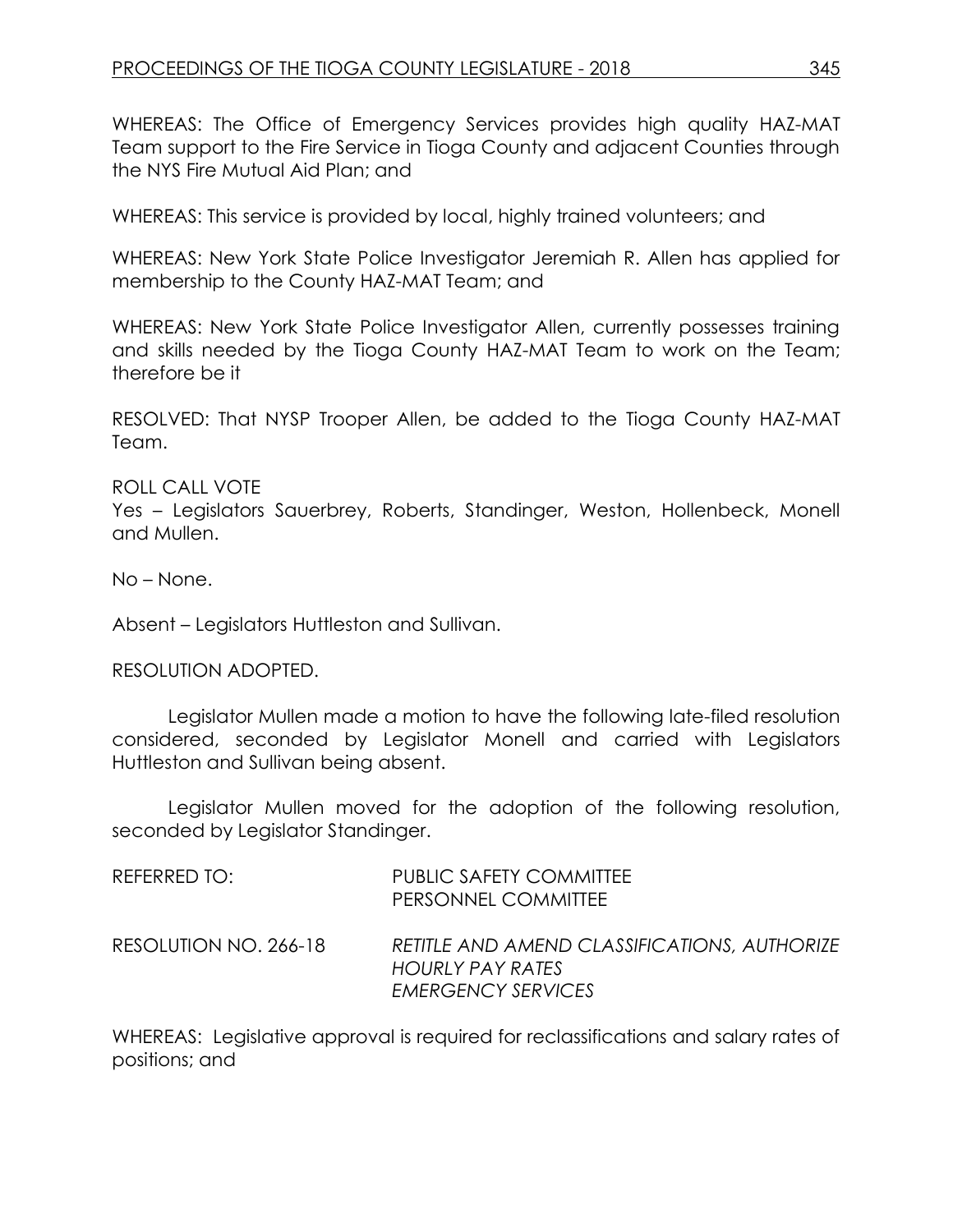WHEREAS: The Personnel Department has worked with the Director of Emergency Services to review the work performed by county employees assisting with the Emergency Services' program on a part-time basis to train, certify, and/or recertify Emergency Medical Technicians; and

WHEREAS: The Personnel Officer has determined that in light of work performed and the certification level required, it is appropriate to revise classifications and to establish hourly salary rates; and

WHEREAS: The following classifications and hourly rates are recommended to replace the classification of EMT Instructor:

| Certified Instructor Coordinator (PT) | $$25.00$ per hour |
|---------------------------------------|-------------------|
| Certified Lab Instructor (PT)         | $$17.50$ per hour |
| Skills Instructor (PT)                | $$12.50$ per hour |
| Victim Helper (PT)                    | NYS minimum wage  |

and

WHEREAS: The proposed classifications and rates would help the Emergency Services Department to better manage staffing for said training program and require supporting documentation of personnel change reports to the Personnel Department when hiring current county employees; therefore be it

RESOLVED: That the Tioga County Legislature authorizes the abolishment of EMT Instructor (PT) and, subject to the review and approval by the Personnel Officer, replace current incumbents with appropriate classification as either: Certified Instructor Coordinator (PT), Certified Lab Instructor (PT), Skills Instructor (PT), or Victim Helper (PT); and be it further

RESOLVED: The new titles' jurisdictional classification under civil service is pending until a determination is reached by the NYS Civil Service Commission; and be it further

RESOLVED: That said classification changes will result in a salary adjustment to the hourly rates as follows: Certified Instructor Coordinator (PT) - \$25.00 per hour, Certified Lab Instructor (PT) - \$17.50 per hour, Skills Instructor (PT) - \$12.50 per hour, and Victim Helper (PT) – NYS minimum wage effective November 14, 2018.